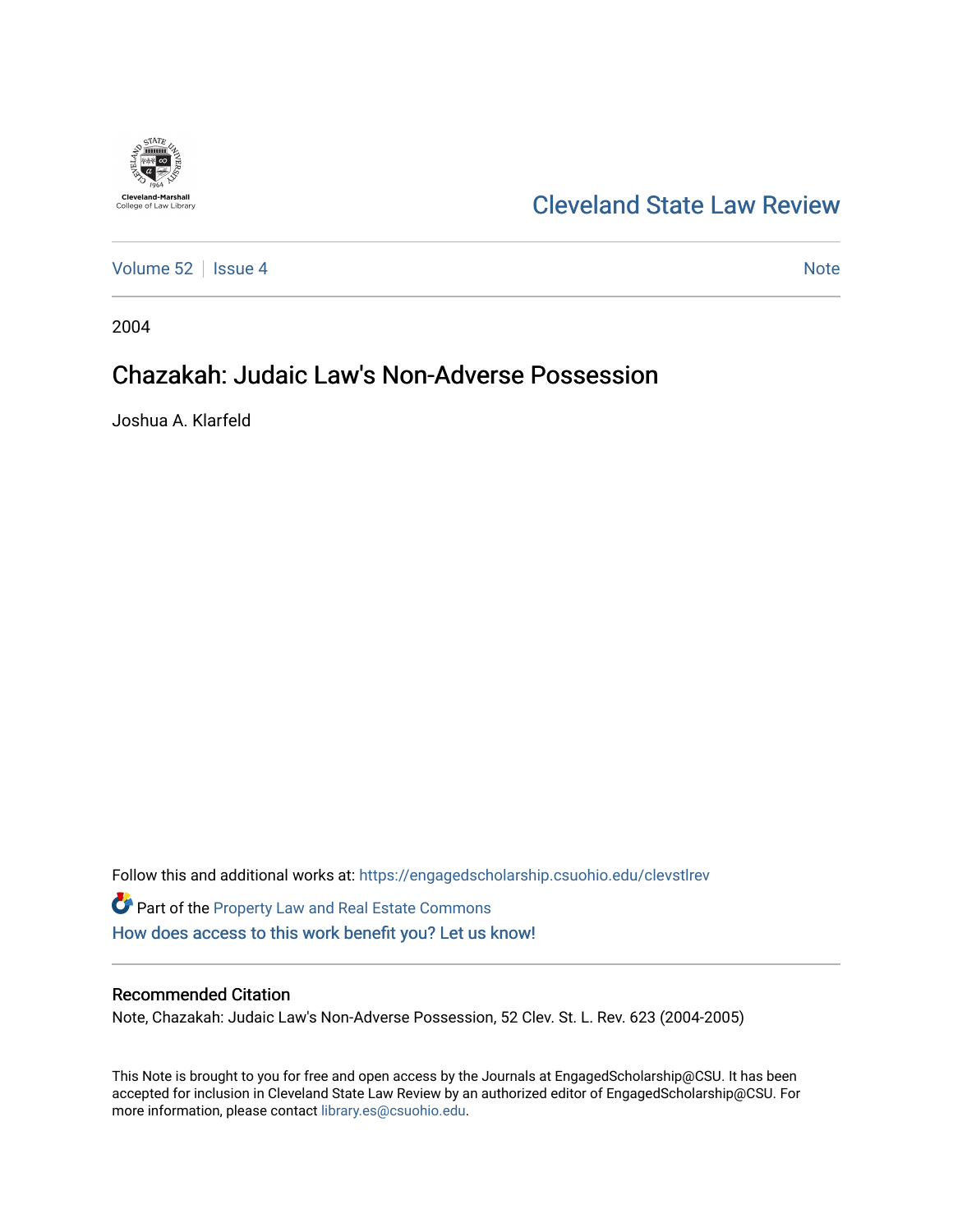# *CHAZAKAH*: JUDAIC LAW'S NON-ADVERSE POSSESSION

| I.   |                       |                                                    |
|------|-----------------------|----------------------------------------------------|
| Π.   |                       |                                                    |
|      | А.                    |                                                    |
|      | $R_{\cdot}$           |                                                    |
|      | C.                    |                                                    |
| III. |                       |                                                    |
|      | $A_{\cdot}$           |                                                    |
|      |                       | $1_{-}$                                            |
|      |                       | Notice (Open and Notorious) Hostility  631<br>2.   |
|      |                       | Continuous Possession for the Statutory<br>3.      |
|      |                       |                                                    |
|      | $B_{\cdot}$           |                                                    |
|      |                       | Companion Claims and Proofs of Ownership 634<br>1. |
|      |                       | 2.                                                 |
|      |                       | 3.                                                 |
|      | $C_{\cdot}$           | Nome 2000 v. Fagerstrom: Illustrating the          |
|      |                       | Difference Between Chazakah and Adverse            |
|      |                       |                                                    |
| IV.  |                       | JUSTIFICATIONS FOR ADVERSE POSSESSION 639          |
|      | $\mathcal{A}_{\cdot}$ |                                                    |
|      | $\boldsymbol{B}$ .    |                                                    |
|      | $\mathcal{C}$ .       |                                                    |
|      | D.                    |                                                    |
| V.   |                       |                                                    |
|      | $\mathcal{A}_{\cdot}$ |                                                    |
|      | $B_{\cdot}$           | Economic Costs of Adverse Possession 646           |
|      | $\mathcal{C}$ .       |                                                    |
|      | $D_{\cdot}$           | Bilateral Nature of Other Land Transfers vs.       |
|      |                       | Unilateral Nature of Adverse Possession 648        |
| VI.  |                       |                                                    |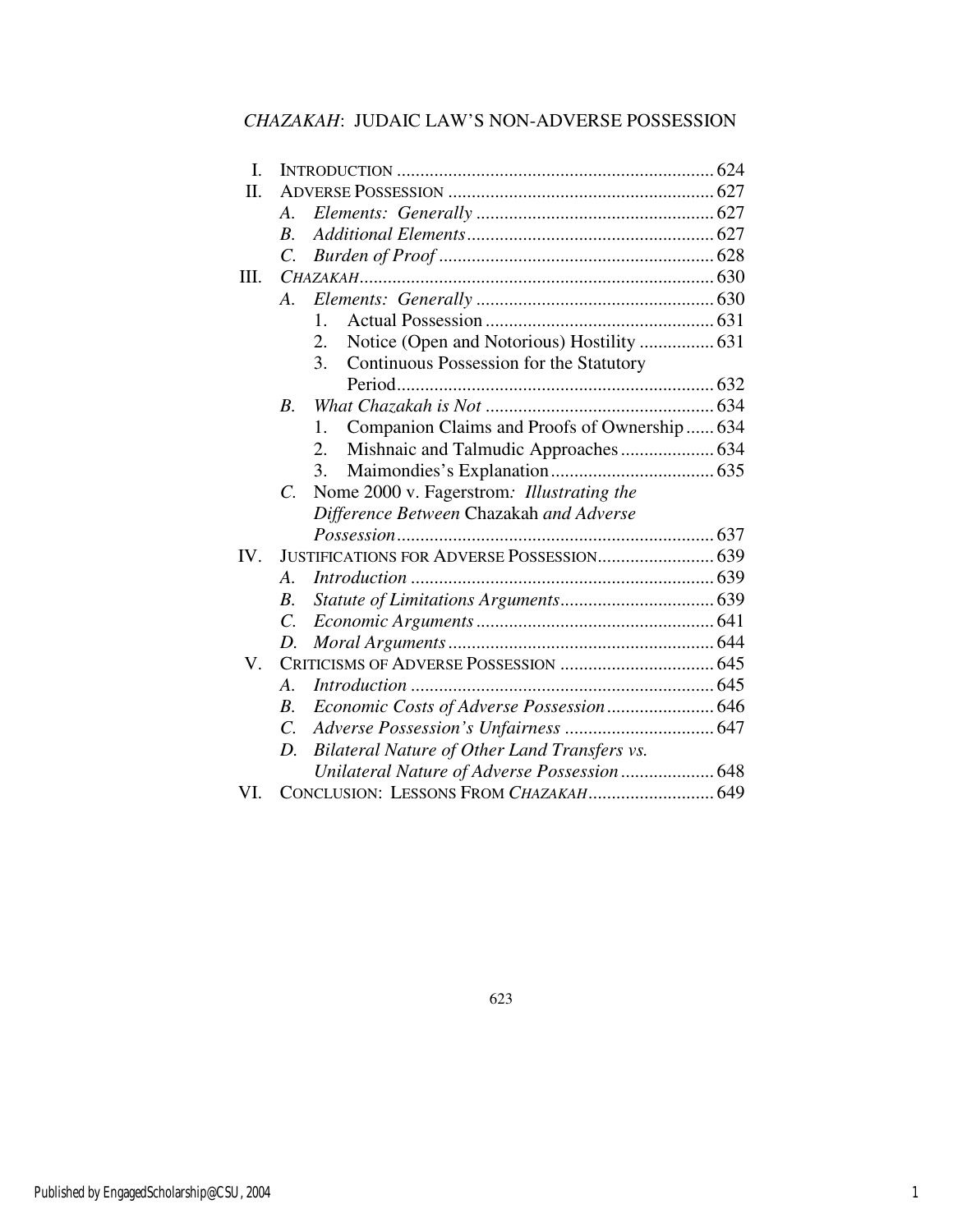#### I. INTRODUCTION

Whose woods these are I think I know. His house is in the village though; He will not see me stopping here To watch his woods fill up with snow.

My little horse must think it queer To stop without a farmhouse near Between the woods and frozen lake The darkest evening of the year.

He gives his harness bells a shake To ask if there is some mistake. The only other sound's the sweep Of easy wind and downy flake.

The woods are lovely, dark and deep. But I have promises to keep, And miles to go before I sleep, And miles to go before I sleep.<sup>1</sup>

What would have happened if the horseman, instead of keeping his promises, had decided to stay in the woods? Perhaps the story would have gone as follows. First he built a fire to warm up. He then went ice fishing on the frozen lake, cooked his fish on his fire, and took a nap. Eventually, he built a cabin and collected firewood for the cold nights. He also found some oats nearby, so he was able to feed his horse during the long winter.

As the lake began to thaw and leaves began to adorn the naked trees, the horseman realized how truly magnificent really were the woods. He knew he could never leave. So, he stayed through the spring and summer and, as autumn gave way to winter, he was reminded of what drew him to these woods in the first place, the serenity of the woods in winter.

And the cycle continued the next year, and the year after that. Eventually, the horseman grew old; he had been in the woods for close to fifty years. No one had missed him other than one nephew who owned a lumber company and who occasionally visited him and made sure he was alive. Realizing that his health was failing, the horseman wrote a will, in which he bequeathed his horse and *his* woods to his dear nephew. A short time later, the horseman died. On his next trip to the see his old uncle, the nephew found the horseman resting peacefully on a tree stump, his body slumped on the remains of a tree he had cut down to build his cabin.

By this time, the true owner's children had buried their father. When they read his will, they learned that he had left them the entire forest. To their utter

 $\overline{a}$ 

<sup>1</sup>Robert Frost, *Stopping by the Woods on a Snowy Evening*, http://www.mit.edu/people/dpolicar/writing/poetry/poems/stoppingByTheWoods.html (last visited Feb. 4, 2004).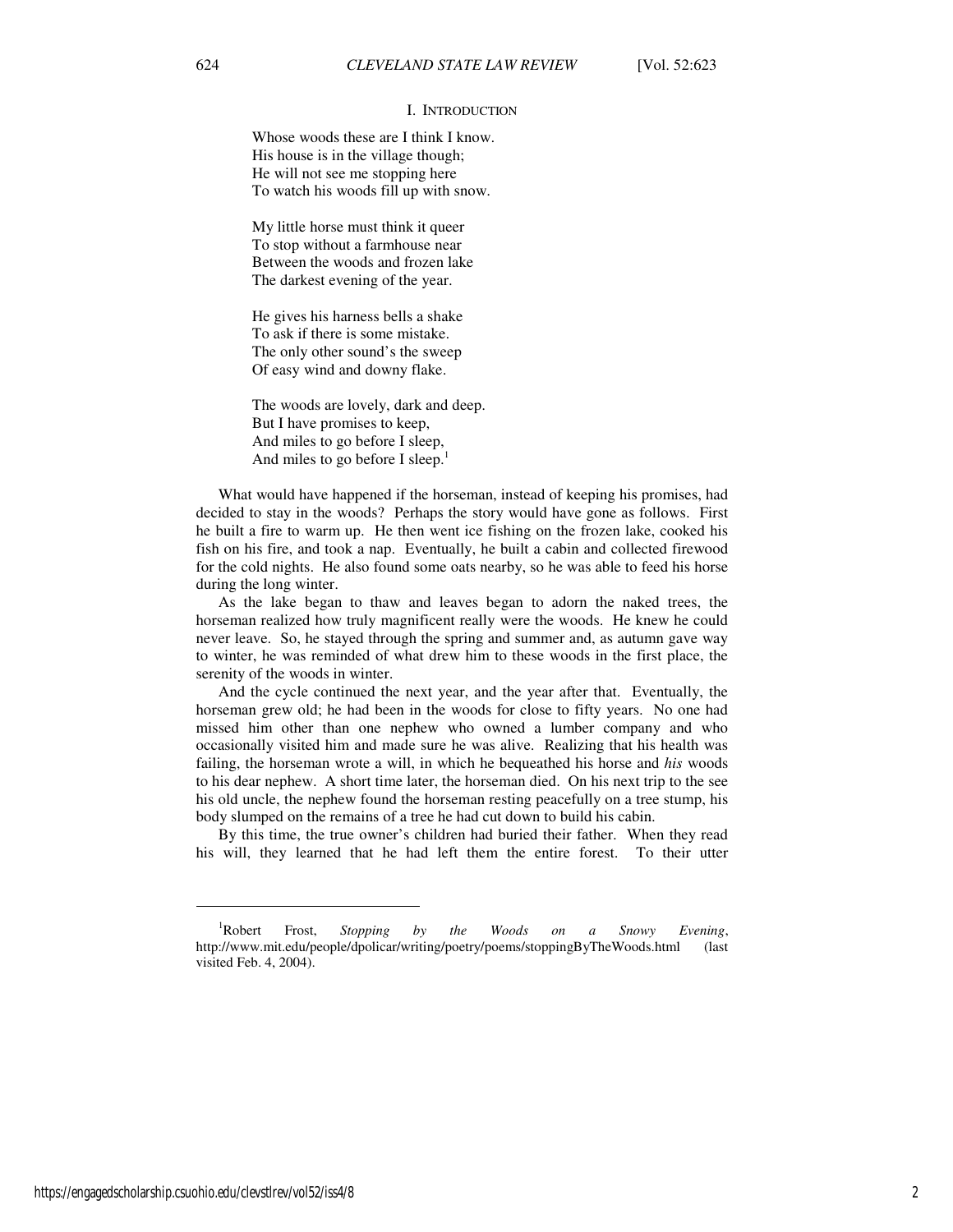astonishment, when they came to survey their inheritance, they observed the horseman's nephew bringing in bulldozers.

But how should the story end? Who should be entitled to keep the property? How should this dispute be resolved? Under the American law of adverse possession, the horseman's nephew will likely be rewarded for his uncle's decision to remain in the forest. Rather than keeping his promises and traveling all those miles before he slept, the horseman instead acquired property that he was able to leave to his nephew.

This article questions the current doctrine of adverse possession, which would deprive the true owner's children of their inheritance in favor of the horseman's nephew.<sup>2</sup> Today, all states recognize that when a possessor satisfies the elements of adverse possession, he assumes ownership of the property.<sup>3</sup> Currently, adverse possession serves as a mechanism through which property ownership magically transfers from the true owner to the adverse possessor.<sup>4</sup> By simply satisfying the elements of adverse possession, the possessor becomes the owner of the property in place of the true owner.<sup>5</sup>

Rather than viewing adverse possession as a method of acquiring land, adverse possession should instead create a rebuttable presumption of ownership. The idea that adverse possession should create a rebuttable presumption stems from the Judaic law doctrine of *chazakah*. 6 To explain why *chazakah* is preferable to the current adverse possession doctrine, this article explains what *chazakah* is, addresses the major justifications and criticisms of adverse possession, and proposes a shift in adverse possession that would resemble *chazakah*. Adopting a method similar to *chazakah* would protect the integrity of adverse possession's justifications while alleviating its strongest criticisms.

Section II of this article describes adverse possession and outlines its elements. Not all states recognize the same elements for adverse possession, but a number of elements are common to all states.<sup>7</sup> This section, in describing how the doctrine

<sup>3</sup>Thomas J. Miceli, *An Economic Theory of Adverse Possession*, 15 INT'L REV. L. ECON. 161 (1995).

<sup>4</sup>Throughout this article, *chazakah* will be addressed as a type of adverse possession. Therefore, whether discussing adverse possession or *chazakah*, the "adverse possessor" is the person attempting to acquire the property, and the true owner is the titleholder, the party seeking to retain ownership, rather than lose his property to the adverse possessor.

5 *See* Lawrence v. Town of Concord, 788 N.E.2d 546, 551 (Mass. 2003) (holding that meeting the elements of adverse possession confers title on the adverse possessor).

<sup>6</sup>*Bava Basra* 3:1 (Mishnah).

j

7 For example, all states agree that the adverse possessor must display *actual* possession and that his possession must be *hostile* to the true owner's claim of ownership. *See, e.g.,*  Rutland v. Mullen, 798 A.2d 1104, 1110 (Me. 2002) (requiring actual and hostile possession

<sup>&</sup>lt;sup>2</sup>This article considers only adverse possession's application to real property, not to personal property. For a discussion of how adverse possession applies to personal property, see Patty Gerstenblith, *The Adverse Possession of Personal Property*, 37 BUFF. L. REV. 119 (1989). *See also* O'Keeffe v. Snyder, 416 A.2d 862, 872 (N.J. 1980) (holding that in cases of personal property, a discovery rule should replace adverse possession; "the inquiry will no longer be whether the possessor has met the tests of adverse possession, but whether the owner has acted with due diligence in pursuing his or her personal property.").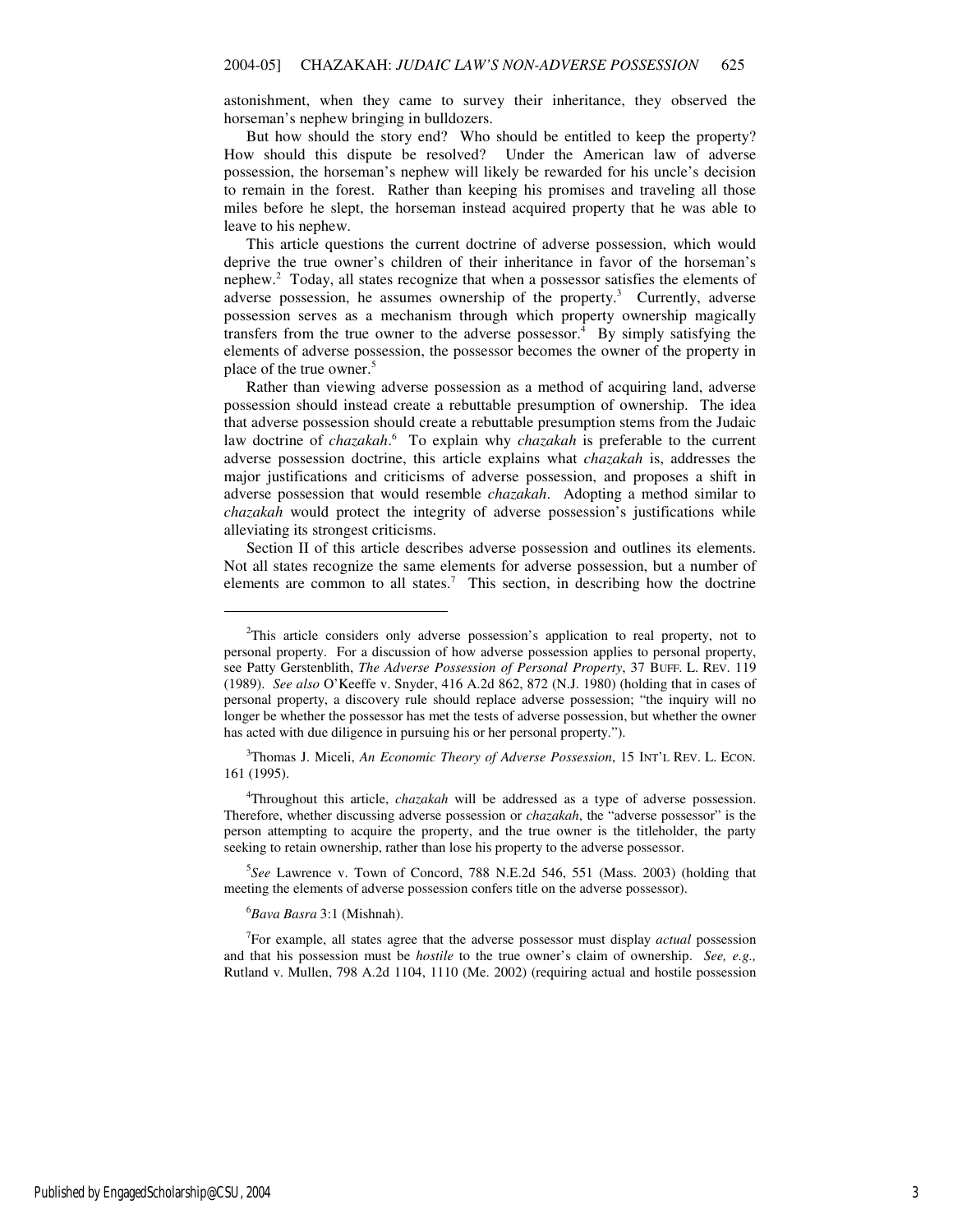works, provides a framework for discussing how and why the law should change. Though the adverse possessor must meet a high burden to successfully assume ownership in property, once he has met that burden, he becomes the owner.<sup>8</sup> His ownership rests completely on his own actions, not at all on the actions of the true owner.<sup>9</sup> To obtain ownership, the adverse possessor is not required to pay the true owner for the land or even to claim that he ever did pay for the property. Simply satisfying adverse possession's elements confers ownership on the adverse possessor.<sup>10</sup>

Section III of this article describes *chazakah*. This section explains what *chazakah* is and more importantly what it is not. Unlike adverse possession, *chazakah* serves not as a tool by which a person acquires land, but instead creates a presumption of ownership. $\frac{11}{11}$  The true owner, however, may rebut that presumption.<sup>12</sup> *Chazakah* evidences a transaction and nothing more. It is not, by itself, a method of obtaining ownership in property. Simply proving the elements of *chazakah* will not result in ownership vesting in the adverse possessor.<sup>13</sup>

A close look at *chazakah* indicates that while *chazakah* and adverse possession share a number of similarities, there is a fundamental difference between them. That difference underscores two entirely different mechanisms for land transfer. Section III concludes with an illustration of the difference between the doctrines by applying the facts from *Nome 2000 v. Fagerstrom*, <sup>14</sup> to both adverse possession and *chazakah*.

Sections IV and V respectively discuss the major justifications for and criticisms of adverse possession. Section VI explains how *chazakah* not only satisfies adverse possession's justifications but also escapes its criticisms, and explains why it is therefore a suitable alternative to adverse possession.

 ${}^{8}$ The high burden the adverse possessor faces manifests itself in the number of elements he must prove and, in most states, the burden of proof with which he must prove them.

 $9$ The adverse possessor's ownership does, however, rely on the true owner's failure to act.

<sup>10</sup>See Gruebele v. Geringer, 640 N.W.2d 454, 457 (N.D. 2002) (noting that failure to meet any element of adverse possession results in the title not being conferred; by implication, meeting all the elements of adverse possession results in title being conferred).

<sup>12</sup>*See id.*

<sup>13</sup>*Id*.

-

<sup>14</sup>799 P.2d 304 (Alaska 1990).

as elements of adverse possession); Vezey v. Green, 35 P.3d 14, 20 (Alaska 2001) (including actual and hostile possession as elements of adverse possession); City of Deadwood v. Summit, Inc*.*, 607 N.W.2d 22, 27 (S.D. 2000) ("The traditional elements of adverse possession require the 'actual . . . and hostile' occupation of the property for the statutory period."); Kimball v. Turner, 993 P.2d 303, 305 (Wyo. 1999) ("To establish adverse possession, the claiming party must show actual, open, notorious, exclusive and continuous possession of another's property which is hostile and under claim of right or color of title."); Rice v. McGinnis, 653 So.2d 950 (Ala. 1995) (requiring actual and hostile possession as elements of adverse possession).

<sup>11</sup>*See Bava Basra* 3:3 (Mishnah).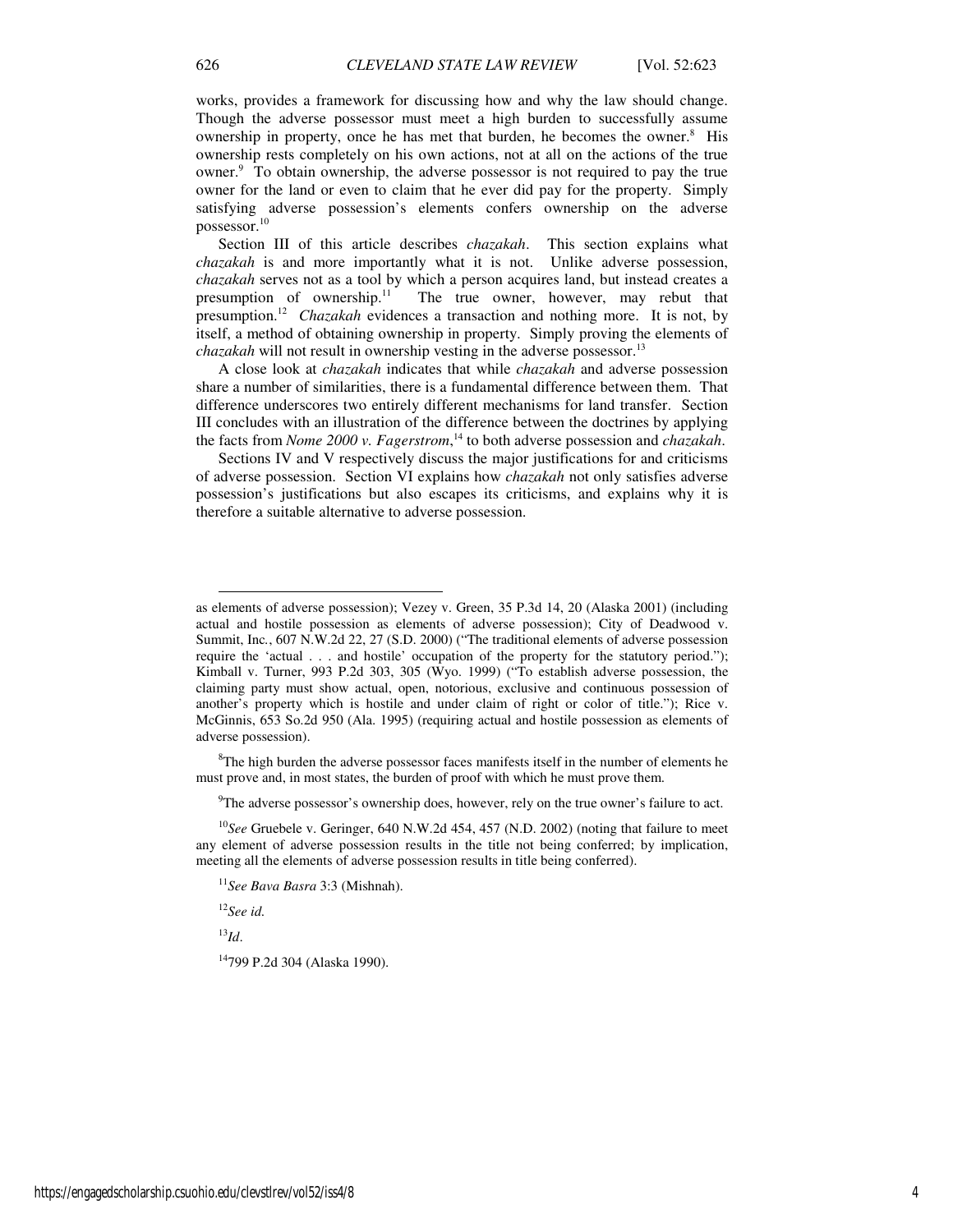#### II. ADVERSE POSSESSION

#### *A. Elements: Generally*

To acquire land through adverse possession, a possessor must prove a minimum of five elements, though some states require additional elements as part of an adverse possession claim.<sup>15</sup> The basic elements are described as follows:

First, the possession must be *actual*. There must be physical control and use of the disputed property for the statutory period. Second, the possession of the disputed tract must be *hostile* to other competing claims to the property. Third, that possession must be *open and notorious*, such that those individuals having competing claims to the property actually know or should have known of that possession. Fourth, possession must be *exclusive*, such that others with competing claims to the property are wholly excluded from the property. Lastly, the possession must be *continuous* . . . . 16

#### *B. Additional Elements*

Some states require adverse possessors to prove elements in addition to the five listed above. These other elements include the adverse possessor paying property taxes on the land,<sup>17</sup> possessing the land "under color of title,"<sup>18</sup> and occupying the

<sup>17</sup>See Unger v. Mooney, 63 Cal. 586, 595 (1883) (requiring the payment of taxes as an element of adverse possession). *See also* Tidwell v. Strickler, 457 So.2d 365, 368 (Ala. 1984) (holding that for statutory adverse possession, as opposed to adverse possession by prescription, an adverse possessor must have paid taxes for at least ten years to successfully litigate the claim); McKinnon v. Commerford, 88 So.2d 753 at 755 (Fla. 1956) (requiring, for all adverse possession claims that ripened after 1939, adverse possessors to have paid taxes from within one year after entry onto the disputed property to satisfy the elements of adverse possession).

<sup>18</sup>*See, e.g.,* Sparks v. Douglas & Sparks Realty Co., 166 P. 285, 286 (Ariz. 1917) (recognizing color of title as an element of adverse possession). *See also* Peters v. Smuggler-

 $\overline{a}$ 

<sup>&</sup>lt;sup>15</sup>Compare Belotti v. Bickhardt, 127 N.E. 239, 241 (N.Y. 1920) (requiring only the basic five elements to prove an adverse possession claim), *with* Bradley v. Demos, 599 So.2d 1148, 1149 (Ala. 1992) (requiring, in a case of statutory adverse possession, "that the [adverse] possessor hold [the property] under color of title, have paid taxes on the property for ten years, or have derived his title by descent or devise" and hold the property under claim of right, in addition to "the common elements of actual, exclusive, open, notorious, and hostile possession").

 $^{16}$ Rodgers v. Thelkald, 80 S.W.3d 532, 534-35 (Mo. Ct. App. 2002) (emphases added) (citations omitted). *See also* Lewis v. Aslesen, 635 N.W.2d 744, 746 (S.D. 2001) (holding that parties "claiming ownership to land through adverse possession must show that their possession was actual, open, visible, notorious, continuous, and hostile"); Hoffman v. Freeman Land & Timber, LLC, 994 P.2d 106, 109 (Or. 1999) (holding that a successful adverse possession claim requires the purported adverse possessor to establish that the use of the property was actual, open, notorious, exclusive, continuous, and hostile); Grace v. Koch, 692 N.E.2d 1009, 1012 (Ohio 1998) (adopting only the basic five elements as the test for adverse possession, noting specifically that "to acquire title by adverse possession, a party must prove . . . exclusive possession and open, notorious, continuous, and adverse use . . . .").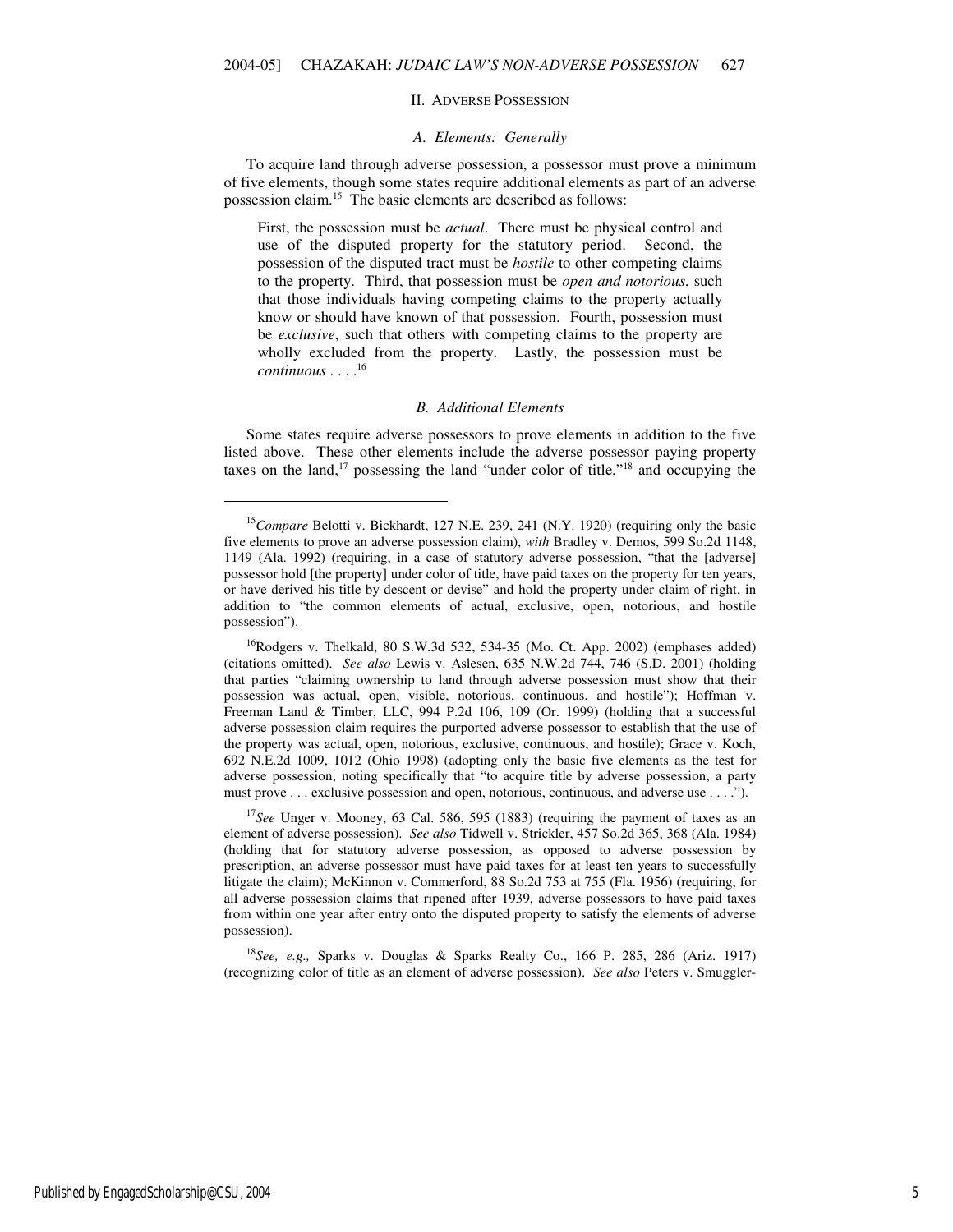land in "good faith"<sup>19</sup> or "under a claim of right."<sup>20</sup> These additional elements make acquiring land through adverse possession more difficult; they do not, however, change the nature of the doctrine. In addition to the elements, every state has adopted a statute of limitations for adverse possession. These vary from state to state, but range from five<sup>21</sup> to thirty years for typical cases of adverse possession.<sup>22</sup>

# *C. Burden of Proof*

Though the general rule for the burden of proof in civil cases is proof by a preponderance of evidence,<sup>23</sup> most states have adopted a more stringent rule in adverse possession cases.<sup>24</sup> In *Grace v. Koch*, for example, the Ohio Supreme Court accepted the clear and convincing evidence standard as the burden of proof on the adverse possessor.<sup>25</sup> The higher standard allocates the risk of mistakenly depriving

<sup>21</sup>*See* CAL. CIV. P. CODE § 325 (West 1982).

<sup>22</sup>*See* LA. REV. STAT. ANN. § 3486 (West 1994) (adverse possession of real property requires thirty years without the need for just title or occupation in good faith). *But see* ARIZ. REV. STAT. ANN. § 12-523 (West 1992) (in some circumstances as few as three years may be sufficient); N.J. STAT. ANN. § 2A:14-30 (West 1995) (for woodlands, an adverse possessor must satisfy a 60 year statute of limitations). Most states' statutes of limitation range from between ten and twenty years. *See* William G. Ackerman, *Outlaws of the Past: A Western Perspective on Prescription and Adverse Possession*, 31 LAND & WATER L. REV. 79, 111-12 (1996).

<sup>23</sup>*See, e.g.,* Arrington v. Walter E. Heller Intern. Corp., 333 N.E.2d 50, 58 (Ill. App. Ct. 1975).

<sup>24</sup>*See* Brown v. Gobble, 474 S.E.2d 489, 494 (W.Va. 1996).

<sup>25</sup>*Grace*, 692 N.E.2d at 1012. *See also Brown*, 474 S.E.2d at 494 (accepting clear and convincing evidence as the requisite burden of proof while recognizing that a minority approach allows title to be transferred when the adverse possessor shows a mere preponderance of the evidence). *See also Hoffman*, 994 P.2d at 109.

j

Durant Mining Corp., 930 P.2d 575, 579 (Colo. 1997) (requiring adverse possessors to prove color of title, but viewing the "color of title and tax payment requirements . . . in an interchangeable manner"). *But see* O'Neal v. Ellison, 587 S.W.2d 580, 581 (Ark. 1979) ("Color of title is not an essential element to a claim of adverse possession if there is actual possession . . . ."); Okuna v. Nakahuna, 594 P.2d 128, 132 n.3 (Haw. 1979) ("[S]howing color of title . . . is unnecessary in proving adverse possession so long as the other necessary elements are present . . . .").

<sup>19</sup>*See* Erwin v. Miller, 45 S.E.2d 192, 194 (Ga. 1947) (recognizing good faith as an element of adverse possession); Kaneville v. Meredith, 184 N.E. 883, 885 (Ill. 1933) (requiring an adverse possessor to have possessed the disputed property in good faith for the statutory period of time to prove adverse possession). *See also* Thomas W. Merrill, *Property Rules, Liability Rules, and Adverse Possession*, 79 NW. U. L. REV. 1122, 1123-24 (1984) (arguing that in all states, judges and juries manipulate the elements of adverse possession to include a good faith requirement).

<sup>20</sup>*See* Schulz v. Syvertsen, 591 A.2d 804, 810 n.8 (Conn. 1991) (*holding* that an essential element of adverse possession is the adverse possessor holding the disputed property under a claim of right); Smith v. Hayden, 772 P.2d 47, 52 (Colo. 1989) (holding that "one claiming title by adverse possession must prove that his possession of the disputed parcel was actual, adverse, hostile, under claim of right, exclusive and uninterrupted for" eighteen years).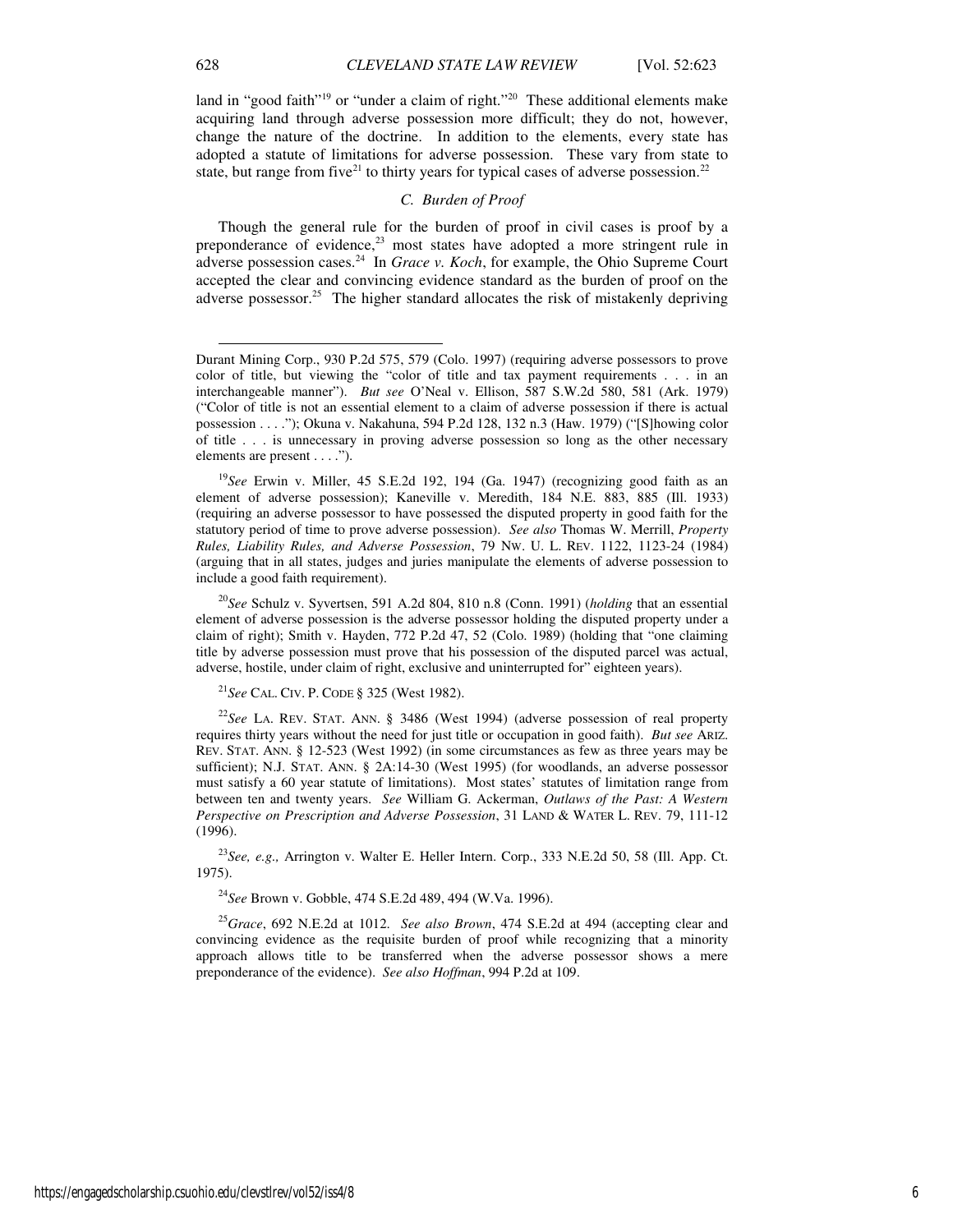the true owner of his property against the adverse possessor in favor of the true owner.<sup>26</sup> The Supreme Court of West Virginia, in *Brown v. Gobble*, explained as follows:

The interest at stake in an adverse possession claim is not the mere loss of money as is the case in the normal civil proceedings. Rather, it often involves the loss of a homestead, a family farm or other property associated with traditional family and societal values. . . . Adopting the clear and convincing standard of proof is more than a mere academic exercise. At a minimum, it reflects the value society places on the rights and interests being asserted.<sup>27</sup>

Though some states do allow a less stringent burden of proof, $28$  the majority of states favors the higher burden of proof.

The current doctrine of adverse possession and its interpretation and application in contemporary courts indicates the premium that society places on protecting property ownership. That value is reflected not only in the elements required to sustain a claim for adverse possession, but also with the oft insisted upon element of the adverse possessor acting in good faith.<sup>29</sup> The states that have adopted the higher burden of proof have likewise furthered the goal of ensuring that property owners do not incorrectly lose their property.<sup>30</sup> Nonetheless, even with all the safeguards built into adverse possession, there is still a significant possibility that an innocent true owner will unfairly lose his property to a trespasser. *Chazakah* provides a solution that helps alleviate some of the problems inherent to adverse possession.

<sup>27</sup>*Id*.

-

<sup>28</sup>*See* Gerner v. Sullivan, 768 P.2d 701, 702-03 (Colo. 1989) (holding preponderance of evidence, not clear and convincing evidence, is the standard of proof for adverse possession).

<sup>29</sup>*See* Merrill, *supra* note 19, at 1123.

<sup>30</sup>*See Brown*, 474 S.E.2d at 494. Additionally, even those states that reject the clear and convincing standard might do so because of state constitutional constraints. *See, e.g., Gerner*, 768 P.2d at 702 (indicating that the court's insistence on the preponderance of evidence standard rather than the clear and convincing standard results from the state constitution's requirement that *all* civil actions carry the same burden of proof).

Preponderance of the evidence has been described as a fifty-one percent margin in favor of the party that has the burden of proof. *See* Coleman v. Anne Arundel Co. Police Dept., 797 A.2d 770, 781 (Md. 2002). Stated another way, the preponderance of evidence standard means that something is more likely than not correct. *See* Kahn v. East Side Union High School Dist., 75 P.3d 30, 37 (Cal. 2003).

<sup>&</sup>quot;[C]lear and convincing evidence requires more than a mere preponderance of the evidence, but something less than proof beyond a reasonable doubt or undisputed evidence." Zander v. Workforce Safety and Ins., 672 N.W.2d 668, 672 (N.D. 2003). *See also* Attorney Grievance Comm'n of Maryland v. Smith, 829 A.2d 567, 583 (Md. 2003) (holding that to prove evidence by the "clear and convincing" standard, one must prove more than a preponderance of evidence but less than proof beyond a reasonable doubt); Berczyk v. Emerson Tool Co., 291 F. Supp. 2d 1004, 1008 (D. Minn. 2003).

<sup>26</sup>*See Brown*, 474 S.E.2d at 494.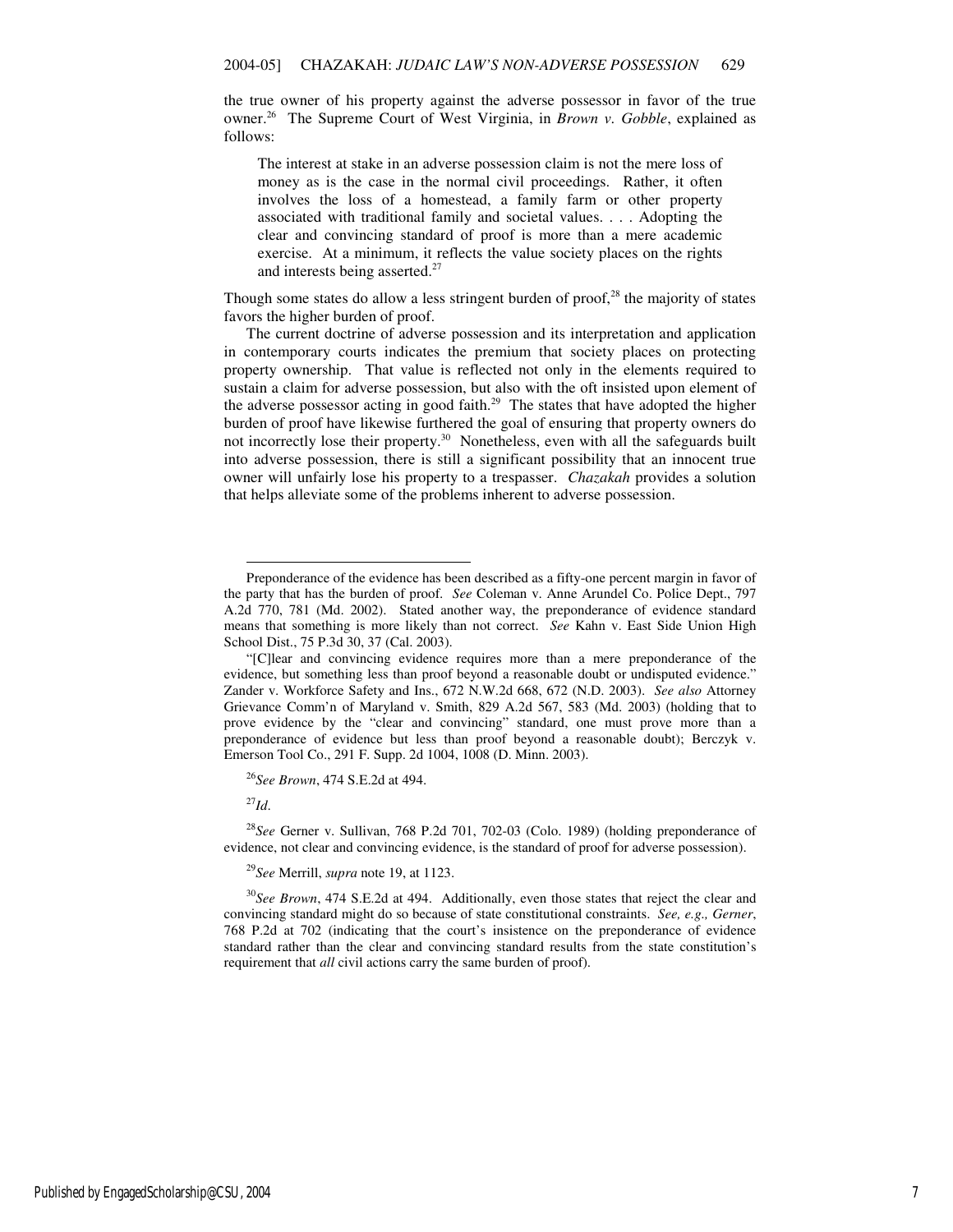#### III. *CHAZAKAH*

On its surface, *chazakah* appears to be very similar to adverse possession. In fact, other than *chazakah* always requiring a mere three-year statute of limitations, the doctrines appear to be identical. Nonetheless, a deeper investigation reveals that they are, in fact, very different. Whereas adverse possession is a mechanism of land transfer, *chazakah* is not. First, *chazakah* is only permissibly raised in support of a claim of true ownership. $31$  Second, even if the adverse possessor successfully proves all of the elements of *chazakah*, *chazakah* only results in a presumption of ownership; it does not effectuate a land transfer by itself.<sup>32</sup> *Chazakah* appears in the Mishnah and Talmud in Tractate *Bava Basra*. <sup>33</sup> Maimonides explains the Mishnaic and Talmudic texts and formulates *chazakah* as black letter law.<sup>34</sup> Maimonides discusses *chazakah* in his compilation of Judaic law called *Mishnah Torah*. <sup>35</sup> As the Mishnah, the Talmud, and Maimonides make clear, although they share many similarities, adverse possession and *chazakah* are really two fundamentally different doctrines.

#### *A. Elements: Generally*

Judaic law recognizes *chazakah* as a mechanism through which one can assert ownership to property.<sup>36</sup> Though not explicitly mentioned in the Bible, the Mishnah and Talmud derive *chazakah* from the verse in Deuteronomy that states, "you shall possess [the land] and you shall settle in it."<sup>37</sup> The Talmud interprets this verse to

<sup>33</sup>The Mishnah and the Talmud represent portions of Judaism's oral law. There is no real American law equivalent in the type of work that they represent. Tractates are volumes of Judaic law focusing primarily on one area of law. Tractate *Bava Basra* deals with property transfers. The third chapter of Tractate *Bava Basra* discusses *chazakah* and how it applies to real estate. The citations to these works will often refer to scholars who explain the Mishnaic and Talmudic texts. Many of those scholars' writings do not appear in separate books, but are rather incorporated into the pages of the Mishnah and the Talmud. When studying Mishnah and Talmud, these explanatory sources are studied along with the texts that they explain. Therefore, when citing to the sources that accompany the Mishnah and the Talmud, the cited source will be the text of either the Mishnah or the Talmud, with the commentator in parentheses. Finally, throughout this article all references to the Talmud refer to the Babylonian Talmud as opposed to the Jerusalem Talmud.

<sup>34</sup>Maimonides lived from 1135-1204 C.E. 11 ENCYCLOPAEDIA JUDAICA *Maimonides, Moses* 754 (1994). He is regarded as the "most illustrious figure in Judaism in the posttalmudic era." *Id.* One of his most prolific works, *Mishnah Torah*, classifies, by subject matter, the entire Talmudic and post-Talmudic Judaic law literature; it codifies all of Jewish law in a 14 volume black letter law compendium. *Id.* at 767. *Mishnah Torah* is relied upon as a source that provides final rulings of law for many Judaic law questions.

<sup>35</sup>*See* MAIMONIDES, *Toen V'Nitan supra* note 32.

<sup>36</sup>*Kiddushin* 26A (Talmud) (Rabbi Asher Ben Isaac).

<sup>37</sup>*Deuteronomy* 11:31.

 $\overline{a}$ 

<sup>31</sup>*Bava Basra* 3:3 (Mishnah). *See also Bava Basra* 28B (Talmud) (asserting that a *chazakah* without an additional claim of ownership is not a valid legal argument).

<sup>32</sup>*See Bava Basra* 3:3 (Mishnah); MOSES MAIMONIDES, MISHNAH TORAH, *Toen V'Nitan*, 11:1, 14:12 [hereinafter *Toen V'Nitan*].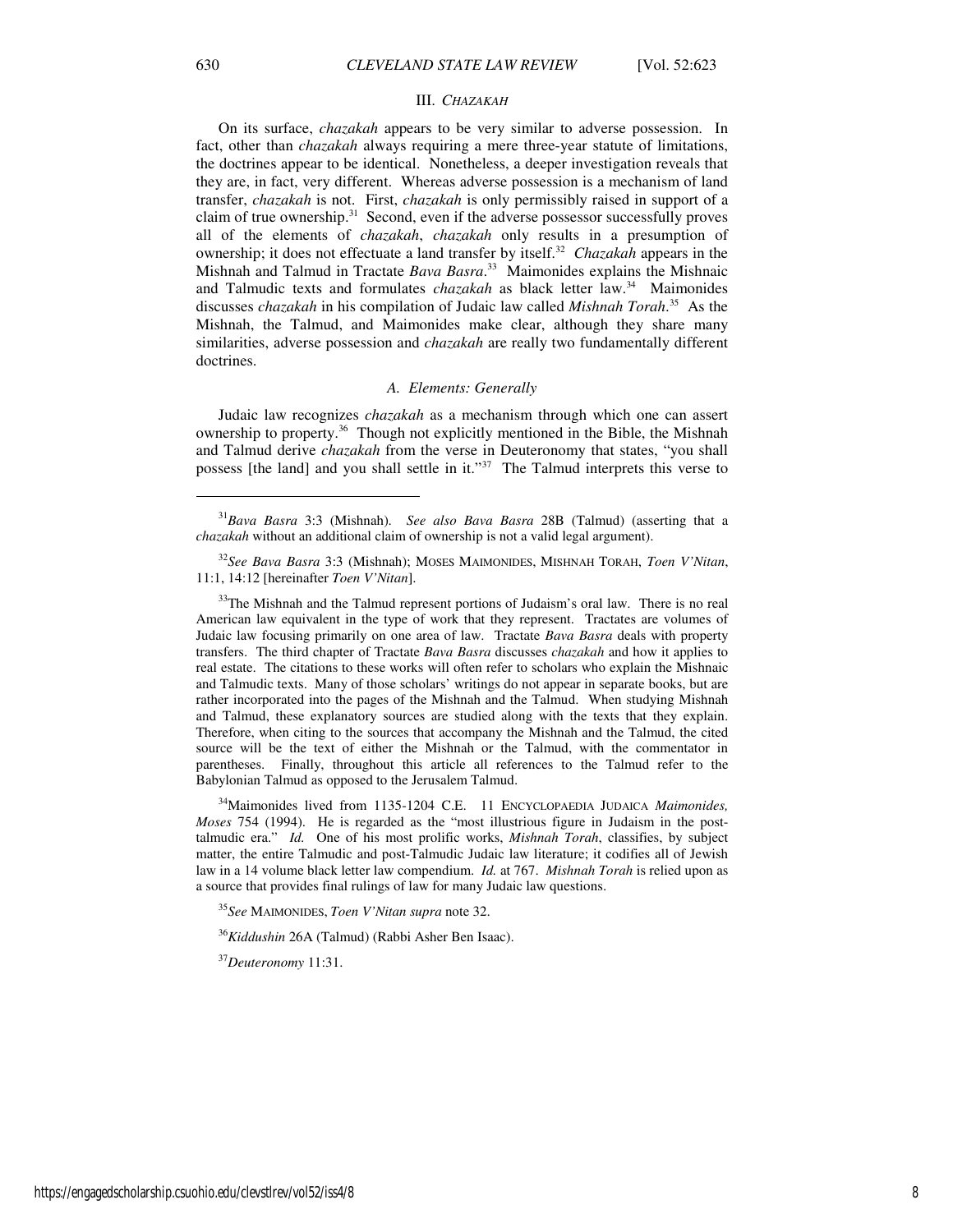mean that possession occurs through settlement.<sup>38</sup> Initially, it seems that much like purchasing land or receiving it as a gift, *chazakah* is recognized as a valid form of land transfer.<sup>39</sup>

A successful *chazakah* claim requires the adverse possessor to establish four elements, all of which are reminiscent of adverse possession: Actual Possessor, (2) Notice (Open and Notorious), (3) Hostility, and (4) Continuous Possessor for the Statutory Period.

#### 1. Actual Possession

Essentially, *chazakah* claims arise on three possible grounds. Each situation, though, is a form of actual possession. (1) *Residence*. If a person lives on a plot of land and acts as though it is his, he may qualify for asserting his ownership through *chazakah*. <sup>40</sup> This scenario requires that possessor to use the property the way owners in that region tend to use their property. $^{41}$  In other words, if the property consisted of a house in a city, the possessor would be required to live in the house. If, however, it were a beach house, where people only vacationed during the summer, living there during the summer would be sufficient. (2) *Improvements*. A second scenario where *chazakah* may be appropriate is one where the possessor makes improvements to the property.<sup>42</sup> If the property were a farm and the possessor can prove that he had fertilized the field or planted crops, he would then be permitted to assert his ownership interests via *chazakah* because his actions clearly indicate that he had improved the land. (3) *Benefits*. Finally, when a possessor benefits directly from property, he may assert *chazakah*. <sup>43</sup> If a possessor can prove that he had eaten fruit from trees on the property, or that he had rented a room in a house to a tenant, he may establish that he had physically benefited from the property. He, therefore, would be permitted to assert a valid *chazakah* claim. These grounds all indicate forms of actual possession rather than abstract claims of ownership.

#### 2. Notice (Open and Notorious) and Hostility

Second requirement of *chazakah* is the potential for notice. The requirement not only calls for notice to the true owner that someone is using his property, but also notice to the possessor that the true owner has protested and asserted his ownership rights. The third element of *Chazakah* requires the possessor to be hostile as to the true owner; a protest from the true owner within the statute of limitations destroys a *chazakah* and begins an action for removal. The Mishnah in *Bava Basra* explains the notice and hostility requirements. The territory surrounding and including modern-day Israel is divided into three regions: Israel proper, called Judea; Transjordan, the area on the eastern side of the Jordan River in present-day Jordan;

<sup>41</sup>*Id*.

j

<sup>42</sup>*Id*.

<sup>43</sup>*Id*.

<sup>38</sup>*Kiddushin* 26A (Talmud).

<sup>39</sup>*See* discussion *infra* Part III.B., rejecting this initial approach to *chazakah*.

<sup>40</sup>13 ENCYCLOPEDIA TALMUDIT *Chazakah* 466 (1972).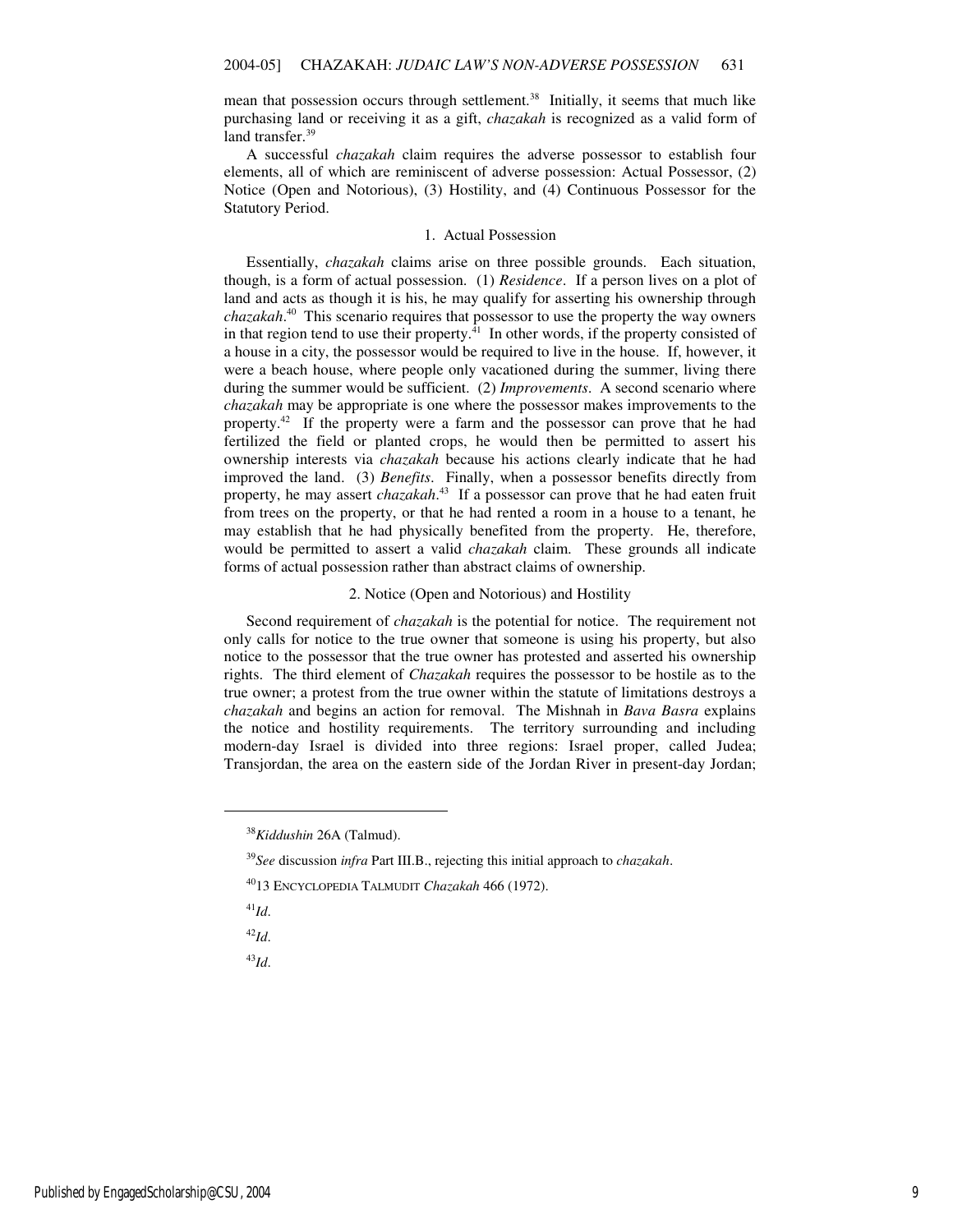and the Galilee, land that is today in northern Israel.<sup>44</sup> The Mishnah explains that the possessor and the true owner must be in the same region for a *chazakah* claim to ripen. "If [the true owner] was in Judea and [the possessor] took possession in the Galilee . . . it is no *chazakah*, until [the true owner] is with [the possessor] in the [same] province."<sup>45</sup> By way of explanation, the commentators to the Mishnah provide as follows:

If the owner of a field located in the Galilee was living in Judea, and someone occupied that field for three years, the *chazakah* is not valid. Travel between these two regions was generally so sparse that it could not be assumed that word of a protest lodged in one province would reach the other province, and the situation was analogous to a border which lies between two hostile nations. Accordingly, there was no point for the owner of the field to protest its occupation even if he knew of the situation, since word of his protest would not reach the occupant in any case.<sup>46</sup>

The Mishnah clearly indicates the need for notice; however, notice is satisfied with constructive notice rather than actual notice. If actual notice were required, it would not matter whether the possessor and the true owner were in the same province or in different ones, the possessor would be required to prove that the true owner had knowledge. In fact, all the Mishnah requires is that the parties be located within the same province so that notice is possible.<sup> $47$ </sup> As long as they are in the same province, notice and hostility are presumed.<sup>48</sup>

#### 3. Continuous Possession for the Statutory Period

The final element of *chazakah* requires actual possession throughout a statute of limitations period.<sup>49</sup> It is insufficient to simply use land in one of the three abovementioned ways and then exert a *chazakah* claim. Though Judaic law accepts a three-year statute of limitations for *chazakah* in essentially the same way that American law recognizes adverse possession's statute of limitations, exactly how the three years is calculated is the subject of some discussion.

The third chapter of *Bava Basra* explains as follows:

<sup>48</sup>*Id*.

1

<sup>49</sup>*Bava Basra* 28A (Talmud).

<sup>44</sup>*Bava Basra* 3:2 (Mishnah). In Mishnaic times, "the land of Israel was divided into three regions, each of which was considered a separate land in regard to the issue of *chazakah* . . . .<sup>"</sup> ARTSCROLL MISHNAH SERIES: BAVA BASRA 57-58 (Rabbis Nosson Scherman et al. eds.) (Rabbi Matis Roberts trans. 1997) [hereinafter ARTSCROLL MISHNAH].

<sup>45</sup>*Bava Basra* 3:2 (Mishnah).

<sup>46</sup>ARTSCROLL MISHNAH *supra* note 44, at 58 (internal citations omitted). Additionally, in Mishnaic times the borders between the regions were actually closed; there was much more of a separation than just sparse travel. *Id*. It should also be noted that if the possessor would not be on notice that the true owner has protested, in all likelihood, the true owner would not be on notice that someone else was occupying his land.

<sup>47</sup>*Bava Basra* 3:2 (Mishnah).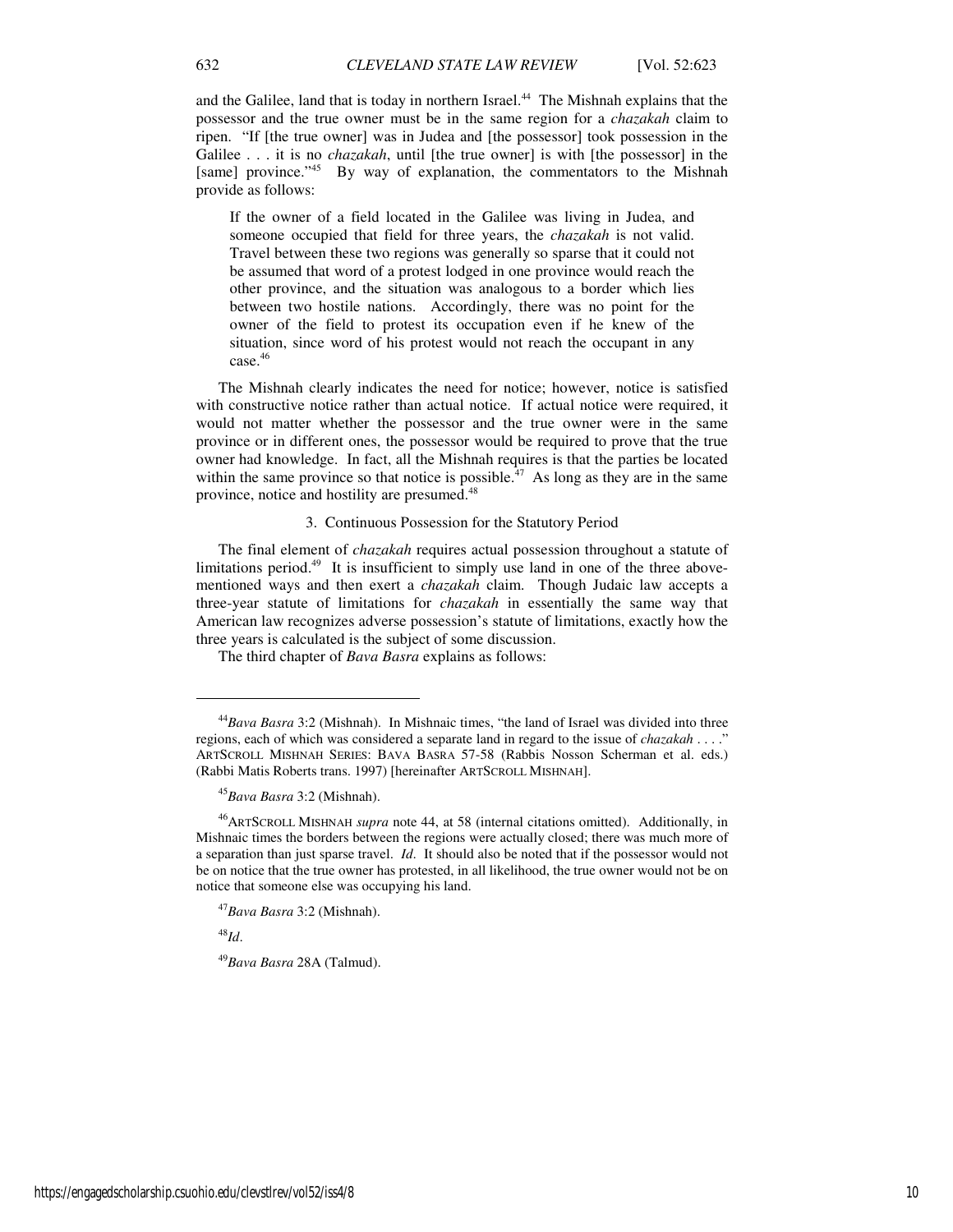Possession of houses, pits, ditches, vaults, dovecotes, bathhouses, olive presses, irrigated fields . . . and anything which provides benefit continually – [must be] three years day to day. A field watered by rain must be possessed three years, but not from day to day. Rabbi Yishmael says: Three months in the first, three in the last, and twelve months in between, [for] a total of eighteen months. Rabbi Akiva says: One month in the first, one month in the last, and twelve months in between, [for] a total of fourteen months.<sup>50</sup>

Rabbi Yishmael further limits his calculation to a field of grain.<sup>51</sup> For an orchard with multiple fruit and vegetable trees and plants, which ripen at different times of year, however, if the adverse possessor harvests all of the different species in one year, he will satisfy the three-year requirement.<sup>52</sup> All, however, agree that possession must be continuous.<sup>53</sup> Citing the Talmud, the Mishnaic commentators assert that "[o]ne can establish ownership by virtue of possession only if he retains and uses these properties for three full years. These three years must be consecutive. If they are not, though he uses the property for a total of three years" he has not established a *chazakah*. 54

At this point it seems that *chazakah* and adverse possession are substantially similar; they require roughly identical elements and they both result in what appears

<sup>51</sup>*Id*.

 $\overline{a}$ 

<sup>52</sup>Id. (Rabbi Ovadia Bartenura). The disagreement between Rabbi Yishmael and other rabbis is based on their disparate explanations of how *chazakah* works. All compare *chazakah* to a goring bull; while the other rabbis view the comparison in broad terms, Rabbi Yishmael sees the comparison very narrowly. *See* ARTSCROLL MISHNAH, *supra* note 44, at 56.

The comparison works as follows: In Judaic law, if a bull gores another animal, courts view it as an unexpected occurrence and require the owner to pay for only half of the damages incurred because of his animal. Once a bull has gored three times, however, courts must rule that this animal's nature is to gore. *Id*. The owner will, therefore, be required to pay for full damages resulting from his bull from then on. *Id*.

Perhaps this is analogous to a type of negligence standard. When an owner has no way to know that his bull is prone to attacking other animals, courts are reluctant to impose strict liability. When the bull has shown a penchant for disruptive behavior, though, the owner is on notice that reasonable care requires more diligence. Only then, will courts impose full liability.

The majority of rabbis view the bull comparison broadly. *Id*. If for three years a person uses another person's land, the other person is considered to be on notice. Courts will view the true owner's passive behavior as recognizing the adverse possessor as the true owner. *Id*. Rabbi Yishmael, however, views the three-year requirement differently. He looks at the act of harvesting. While harvests usually occur once a year, resulting in a three year statute of limitations, in a field with multiple harvests in a year, each harvest puts the true owner on notice. Each time the possessor raises and harvests crops, he is expressing his ownership. In focusing on the number of harvests, Rabbi Yishmael employs a more narrow reading of the comparison to goring bulls. *See Bava Basra* 28A, B (Talmud) (Tosafos).

<sup>53</sup>*Bava Basra* 3:1 (Mishnah).

<sup>54</sup>ARTSCROLL MISHNAH, *supra* note 44, at 53-54 (citing *Bava Basra* 29A (Talmud)).

<sup>50</sup>*Bava Basra* 3:1 (Mishnah).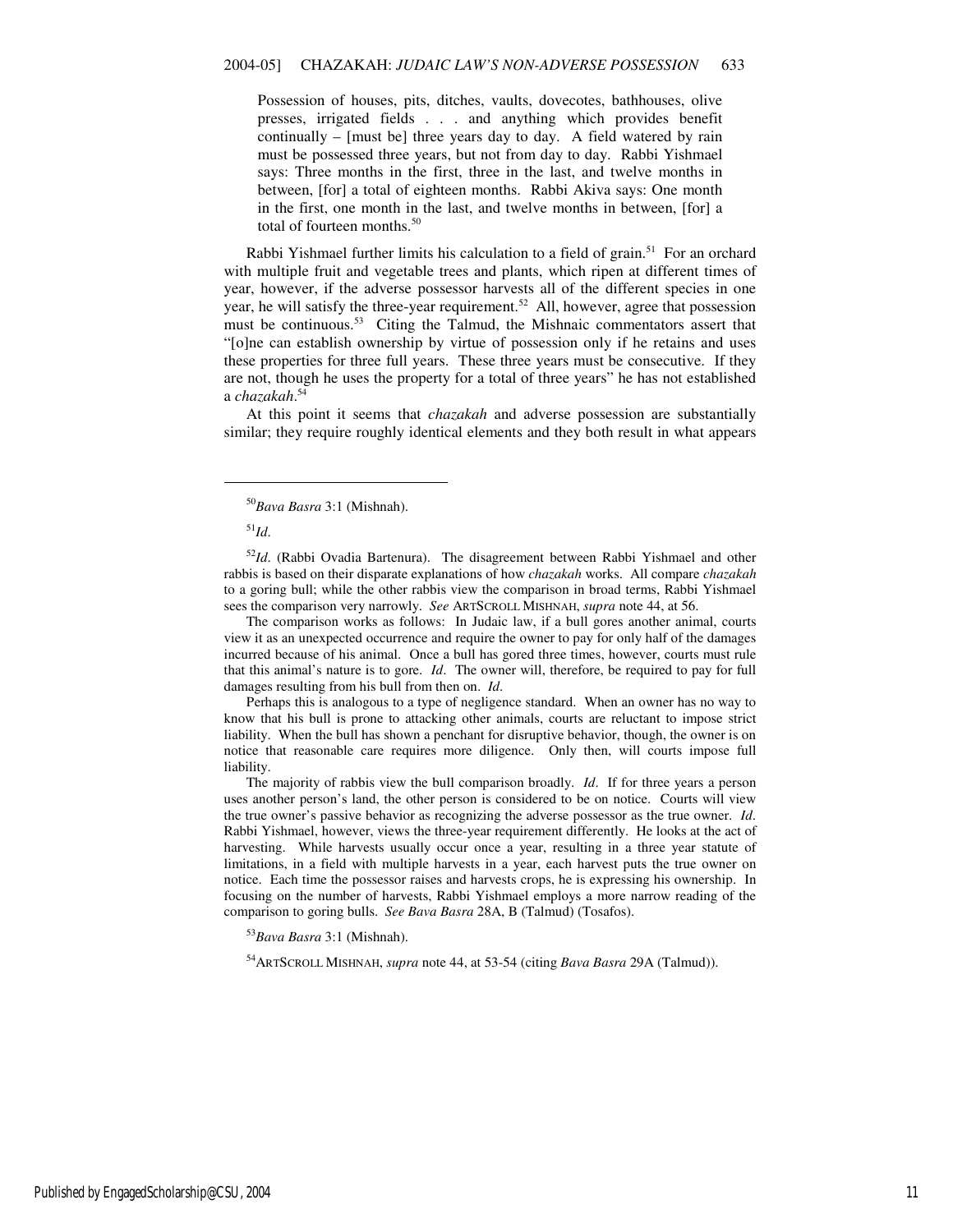to be a change in ownership from the true owner to the adverse possessor.<sup>55</sup> It is, however, *how* the claims are asserted that indicates that they are of two very different species. While adverse possession results in the actual transfer of property from the true owner to the adverse possessor, *chazakah* works very differently.

#### *B. What* Chazakah *is Not*

#### 1. Companion Claims and Proofs of Ownership

Most importantly, unlike in adverse possession where meeting the elements will result in the adverse possessor becoming the owner of the property, meeting the elements of *chazakah* in a vacuum will not effectuate a change in ownership. To successfully argue that one owns land pursuant to a *chazakah* claim, a possessor must assert an additional claim with his *chazakah* argument.<sup>56</sup> Even with this additional claim, *chazakah* will be recognized only as a proof of that companion claim of ownership. The companion claim must follow a specific formula to warrant *chazakah* as proof of ownership: The possessor must assert that he bought the property, $57$  at one time had the deed, but has since lost that deed.<sup>58</sup>

## 2. Mishnaic and Talmudic Approaches

The Mishnah provides as follows: "Any [*chazakah* claim] not accompanied by a claim [of ownership] is not a [valid] *chazakah*."<sup>59</sup> The Mishnah continues to explain how a *chazakah* claim actually works by explaining how it does not work. If, when brought to court in an ejectment proceeding, the possessor asserts that he has met the elements of *chazakah* but acknowledges that he lived there "because no one ever said anything to [him]," he will be unsuccessful in his *chazakah* argument.<sup>60</sup> In other words, if he claims that he met the elements of *chazakah* but that when he originally

<sup>60</sup>*Id*.

 $\overline{a}$ 

<sup>&</sup>lt;sup>55</sup>Though the Judaic law texts do not expressly discuss an "exclusive" requirement, this element may be inferred from the other requirements. If an owner is using his land together with someone else, he is less likely to actively assert his ownership, thereby rendering moot an exclusive requirement. *See Bava Basra* 3:3 (Mishnah) for a discussion of examples of nonexclusive possessors. The Mishnah says that "craftsmen, *partners, sharecroppers*, and administrators [may not assert] *chazakah*." *Id*. (Emphasis added). Clearly the examples of partners and sharecroppers are instances where the possessor's possession is *not* exclusive, and in those situations *chazakah* is inapplicable. It would seem that, although the text does not state exclusivity as an element, the examples given indicate that it is, nonetheless, required.

<sup>56</sup>*Bava Basra* 3:3 (Mishnah). *See also Bava Basra* 28B (Talmud) (asserting a *chazakah* claim without an additional claim of ownership is not a valid *chazakah*).

 $57$ This is simply an example; he can likewise claim that he received it as a gift or as an inheritance. Mishnah *Bava Basra* 3:3 (Mishnah). Additionally, if the possessor claims that he had inherited the land, he is not required to make an additional claim; he is not obligated to prove how the person from whom he inherited the land became the owner. *Id*.

<sup>58</sup>*See* ARTSCROLL MISHNAH, *supra* note 44, at 60 (explaining *Bava Basra* 3:3 (Mishnah)).

<sup>59</sup>*Bava Basra* 3:3 (Mishnah).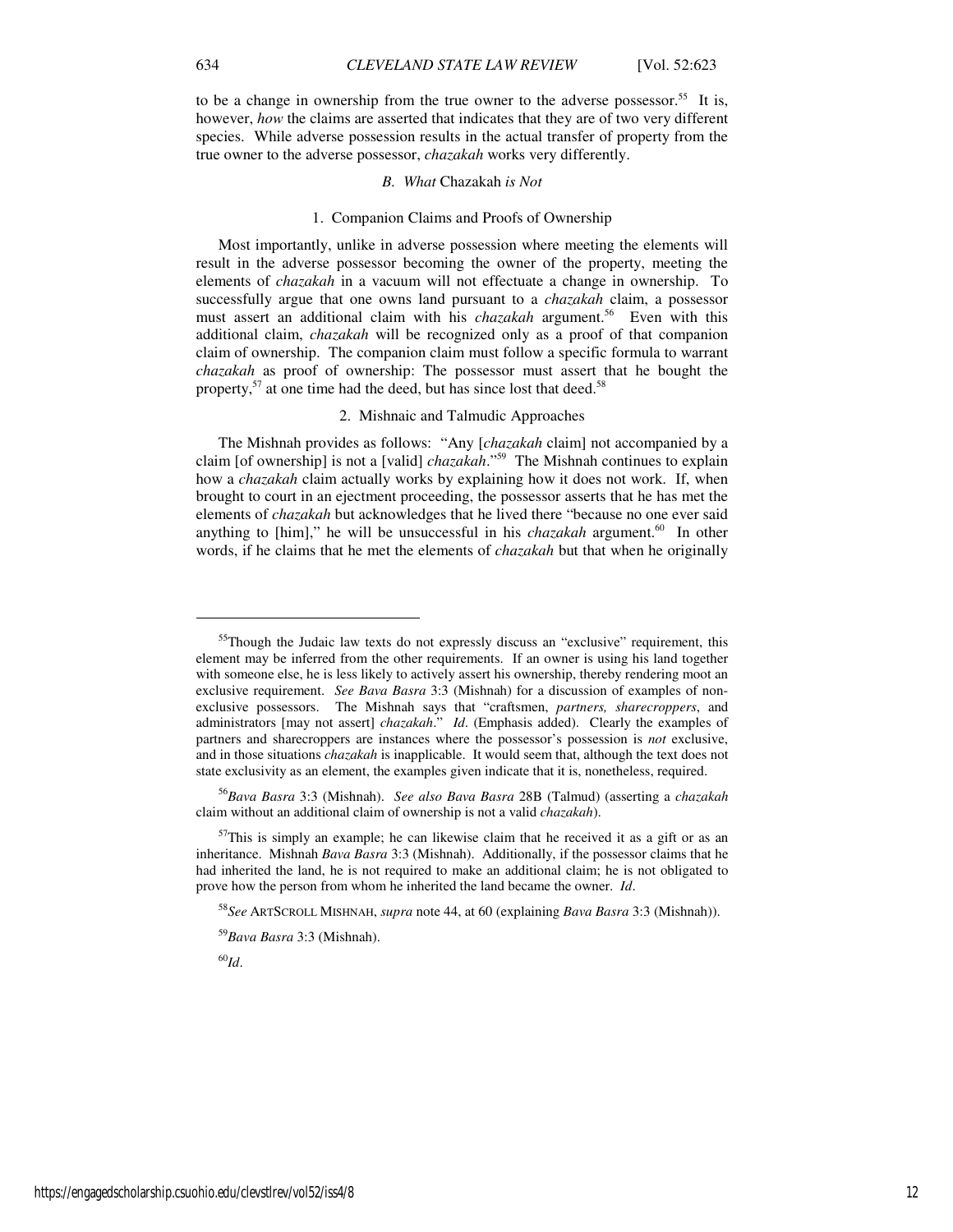began living on the land he believed that it had been ownerless, $61$  the true owner would be successful in the litigation and the *chazakah* claim will fail.<sup>62</sup>

If, however, the possessor claims both that he has met the elements of *chazakah and* that the original owner had sold him the land, but he has since lost the deed, the possessor will be successful. $63$  the Mishnah creates a dichotomy by identifying two types of *chazakah* claims: Those that are accompanied by a companion claim of true ownership and those without a companion claim, made by squatters.<sup>64</sup> A claim of *chazakah* is only as strong as its companion claim.<sup>65</sup> The resulting doctrine is the conceptual antithesis of adverse possession. While adverse possession serves to remove ownership from the true owner and vest it in the adverse possessor, *chazakah* does no such thing. Rather, *chazakah* is merely proof of an independent claim of ownership.

#### 3. Maimondies's Explanation

Maimonides, in his compilation of Judaic law, provides guidelines for asserting a *chazakah* claim.<sup>66</sup> He begins with a simple rule of law: Any land that *A* owns, even if that land is currently being lived upon by  $B$ , still belongs to  $A$ .<sup>67</sup> Maimonides then provides an example to illustrate how the rule applies. *B* resides on a piece of property in the way that people usually live there. For example, he lives in a house, he rents or lends parts of the property to others, or he seeks restitution if something is stolen from the property.<sup>68</sup> Eventually, claiming ownership to the land, *A* approaches *B* and initiates an action for ejectment.<sup>69</sup> Specifically, *A* says to *B*, "This property on which you are living is mine and I had rented it to you."70

When *B* is faced with this challenge from *A*, his response will dictate how the case will proceed and who will be awarded ownership of the land.<sup>71</sup> Maimonides describes exactly what a possessor must claim to be permitted to assert a *chazakah*

<sup>63</sup>*Id*.

1

<sup>64</sup>*Id*.

<sup>65</sup>For example, the *chazakah* claim will be viewed only as strong as the claim of ownership based on purchase or gift.

<sup>66</sup>*See* MAIMONIDES, *Toen V'Nitan supra* note 32.

<sup>67</sup>MAIMONIDES, *Toen V'Nitan supra* note 32, at 11:1.

<sup>68</sup>*Id*.

<sup>69</sup>*Id*.

 $^{70}$ *Id.* A may likewise claim that he had lent it to *B*. *Id.* Or *A* may claim that *B* had stolen it from him. *Id*.

 $71$ *Id*.

<sup>61</sup>This is a concept called *hefker* in Judaic law. Asserting ownership over land that is *hefker* is essentially asserting ownership based on the theory of discovery. Though it is unlikely that land would be "discovered" today, the scenario refers to one that is analogous to abandonment in the context of personal property. In American law, just as in Judaic law, abandoned personal property may be acquired. *See* Charrier v. Bell, 496 So. 2d 601 (La. Ct. App. 1986).

<sup>62</sup>*Bava Basra* 3:3 (Mishnah).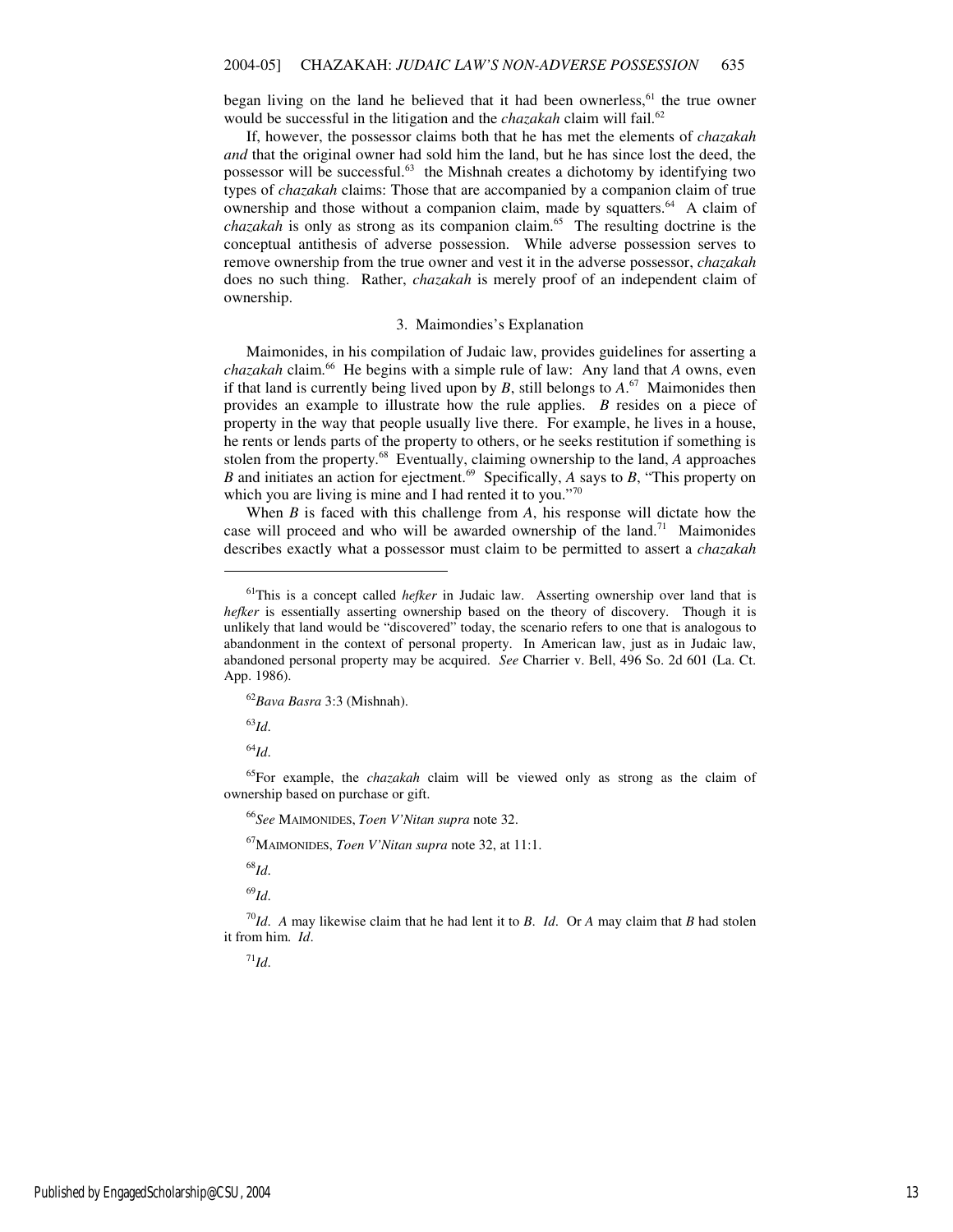claim. Using language almost identical to the Mishnah's, Maimonides instructs that any *chazakah* unaccompanied by a companion claim is not a valid argument.<sup>72</sup> If *B* replies that, contrary to *A*'s claim, *A* had actually sold the land to *B* or had given it to him as a gift, the burden of proof rests with *A* to prove that he was the true owner of the land and that *B* was squatting on his land.<sup>73</sup> If  $\overline{A}$  successfully proves that he is the true owner of the land, he will retain ownership; if not, the court will award the property to  $B^{74}$ . <sup>74</sup> Maimonides continues by explaining that a *chazakah* is inappropriate in the following scenario: *B* consumes produce from the property for a number of years and *A*, the true owner, approaches *B*, claiming ownership.<sup>75</sup> If *B* responds to *A*'s claim by saying that he knew of no owner when he first came to the land, or if *B* claims that he has been on the land for a number of years and no one had said anything to him, courts will not accept *chazakah* as proof of his ownership.<sup>76</sup> Only when *B* asserts an independent claim of ownership<sup>77</sup> will courts permit him to assert his compliance with the elements of *chazakah*, and then only as proof that he owns the land.<sup>78</sup>

Maimonides clarifies the overarching rule of the *chazakah* doctrine. Rather than *chazakah* creating ownership, it is merely a proof of ownership. Without an independent claim of ownership, satisfying the elements of *chazakah* is worthless. In adverse possession, the only way a true owner can retain ownership is to disprove one of the elements of the adverse possession claim. *Chazakah* is different. For the true owner to be successful in defending his property, he may attack the elements of *chazakah*, <sup>79</sup> *or* he may attack the sufficiency of the underlying transaction.<sup>80</sup> The difference between adverse possession and *chazakah* can be boiled down to one point: Adverse possession is a mechanism through which one obtains ownership in property; *chazakah* merely creates a very strong, but rebuttable, presumption of ownership. It is evidence of a transaction, not the transaction itself.

<sup>74</sup>*Id*.

 $\overline{a}$ 

<sup>75</sup>*Id*. at 14:12.

<sup>76</sup>*Id*.

 $77$ That he bought the land or received it as a gift, for example.

<sup>78</sup>MAIMONIDES, *Toen V'Nitan supra* note 32, at 14:12.

 $79$ He may, for example, establish that the possessor had occupied the land for only two years. Successfully disproving any of the elements would destroy *chazakah* as a proof of ownership.

<sup>72</sup>*Id*. at 14:12. *See also Bava Basra* 3:3 (Mishnah).

<sup>73</sup>MAIMONIDES, *Toen V'Nitan supra* note 32, at 11:1. *B* does not automatically take title to the land; rather, he is required to affirm in court that he is not asserting a false claim. *Id*.

<sup>80</sup>Even if the possessor successfully satisfied the elements of *chazakah*, if the true owner proves that a transaction never occurred, the true owner would remain the owner of the property. *See Bava Basra* 3:3 (Mishnah); MAIMONIDES, *Toen V'Nitan supra* note 32, at 11:1, 14:12.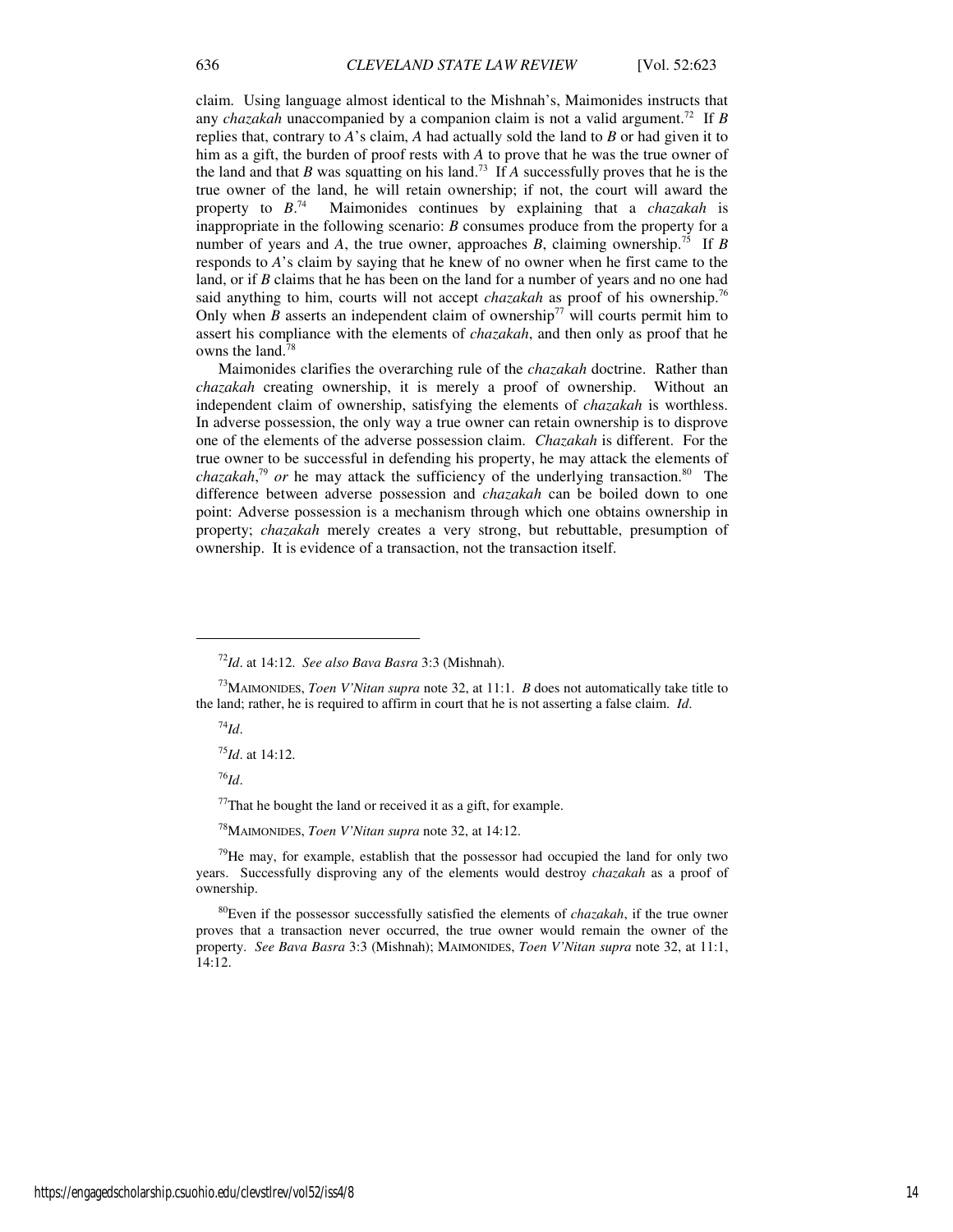#### *C.* Nome 2000 v. Fagerstrom*: Illustrating the Difference Between*  Chazakah *and Adverse Possession*

Perhaps the best way to explain how adverse possession and *chazakah* differ is to apply the doctrines to facts that would give rise to the claims. The Alaska Supreme Court, in *Nome 2000 v. Fagerstrom*, presented a classic case of adverse possession.<sup>81</sup> Though the court found that the possessors had established facts sufficient for an adverse possession claim,<sup>82</sup> those facts alone would not support a *chazakah* claim.

In *Nome 2000*, the adverse possessors established the following facts: The parties disputed the ownership of seven and a half acres of land overlooking the Nome River.<sup>83</sup> Nome 2000 was the true owner and titleholder for that property.<sup>84</sup> The disputed parcel was located in a rural area, which was suitable for seasonal, recreational activities, but at other times was virtually useless. $85$  From as early as 1944, Charles Fagerstrom began using the disputed parcel of land.<sup>86</sup> Around 1970, the Fagerstroms built a picnic area on the disputed parcel. This area included a gravel pit, beachwood blocks that served as chairs, firewood, and a 50-gallon barrel that they used as a stove.<sup>87</sup> The Fagerstroms also brought a camper trailer to the area, planted trees, and built an outhouse, fish rack, and reindeer shelter on the property.<sup>88</sup> Eventually, the Fagerstroms even built a cabin on the land.<sup>89</sup> They continued to live there, at least in the summers, until Nome 2000 filed suit on July 24, 1987. The Fagerstroms could declare over forty years worth of possession for the disputed property, well in excess of the ten-year statute of limitations required under Alaska  $law.<sup>90</sup>$ 

The Fagerstroms, however, never claimed that they bought the land. Nor did they ever claim that they received a grant from the government for the disputed parcel.<sup>91</sup> Essentially, all they asserted was that they were the only ones using the land over the last forty years. Prior to that time, it appeared to be abandoned property, seemingly ownerless. The Alaska Supreme Court applied the facts to the elements of adverse possession. The court began by describing the elements of adverse possession: "In order to acquire title by adverse possession, the claimant

<sup>83</sup>*Id*. at 306. <sup>84</sup>*Id.* <sup>85</sup>*Id*. at 307. <sup>86</sup>*Id*. <sup>87</sup>*Id*. <sup>88</sup>*Id*. <sup>89</sup>*Id*. at 308. <sup>90</sup>*Id*.

1

<sup>91</sup>They had, however, received a similar grant for surrounding plots of land. *See id*. at 307.

<sup>81</sup>*Nome 2000*, 799 P.2d 304 (Alaska 1990).

<sup>82</sup>This was true for the northerly portion of the property in question. *See id.* at 311. For purposes of this example, therefore, this paper will focus only on the evidence established for the northerly portion of the property.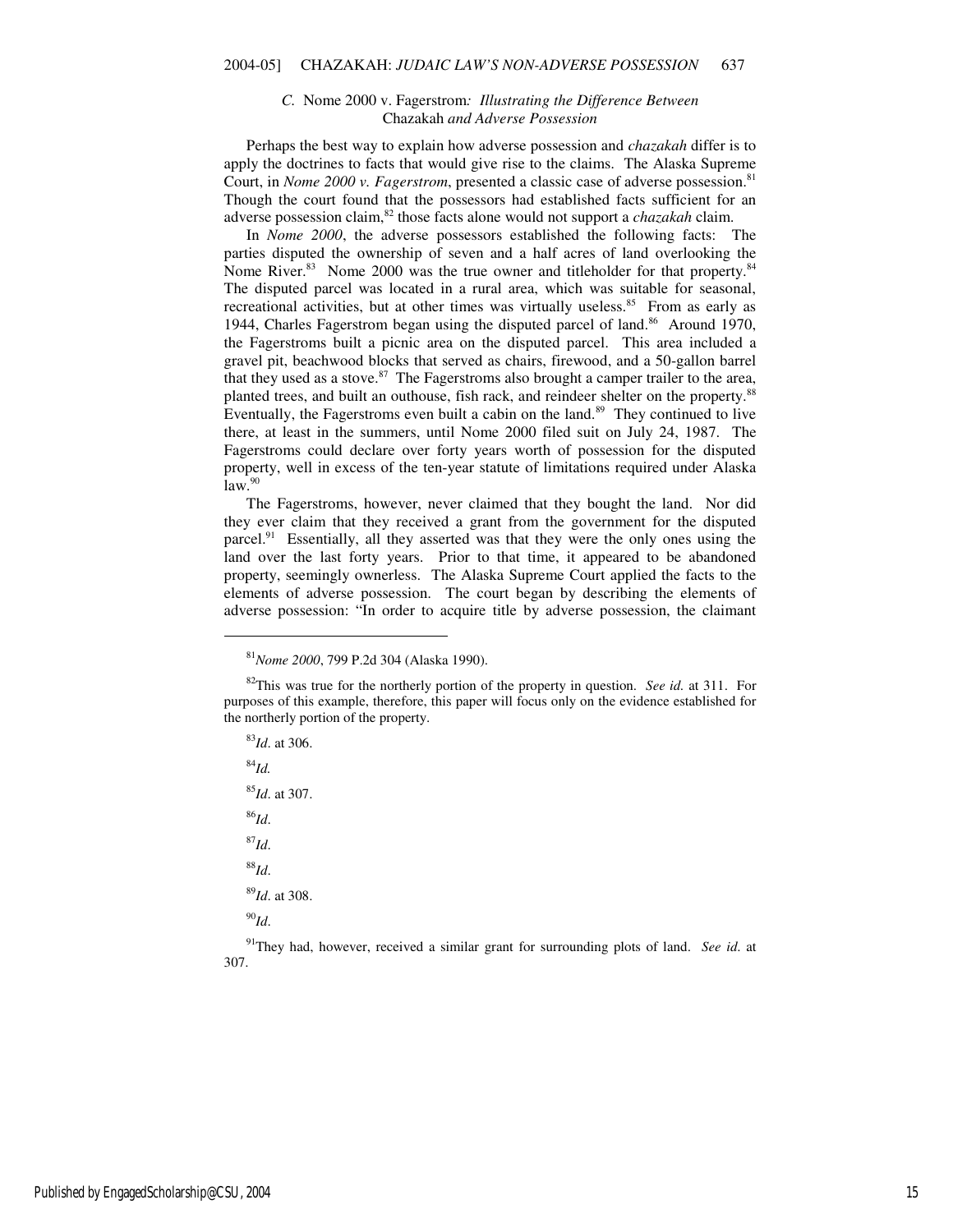must prove . . . that for the statutory period 'his use of the land was continuous, open and notorious, exclusive and hostile to the true owner.'"<sup>92</sup> The court reasoned as follows:

The disputed parcel is located in a rural area suitable as a seasonal homesite for subsistence and recreational activities. This is exactly how the Fagerstroms used it . . . . On the premises throughout the entire year were an outhouse, a fish rack, a large reindeer pen (which, for six weeks, housed a reindeer), a picnic area, a small quantity of building materials and some trees not indigenous to the area. During the warmer season, for about 13 weeks, the Fagerstroms also placed a camper trailer on blocks on the disputed parcel. The Fagerstroms and their children visited the property several times during the warmer season to fish, gather berries, clean the premises, and play. In total, their conduct and improvements went well beyond "mere casual and occasional trespasses" and instead "evince[d] a purpose to exercise *exclusive* dominion over the property."<sup>93</sup>

The court continued, discussing how the Fagerstroms had met the elements of adverse possession:

With respect to the *notoriety* requirement, a quick investigation of the premises, especially during the season which it was best suited for use, would have been sufficient to place a reasonably diligent landowner on notice that someone may have been exercising dominion and control over at least the northern portion of the property. Upon such notice, further inquiry would indicate that members of the community regarded the Fagerstroms as the owners. *Continuous, exclusive, and [open and] notorious possession were thus established*. 94

Recognizing an objective test, the court held that by acting toward the land as owners, the Fagerstroms met the hostility requirement; the court rejected Nome 2000's argument that the possessor's intent matters. $95$  When a possessor acts as though he owns land, he will be deemed to have satisfied the hostility requirement.

Courts simply engage in a matching game, essentially viewing the facts and the elements in two columns. If a fact from column *A* can be matched with an element from column *B* and none of the elements will be left without a matching fact, a court will declare that adverse possession is met. A possessor successfully winning the matching game becomes the proud new owner of a parcel of land. This process was clearly at play in *Nome 2000*; all the court had to do was list the elements, find the facts that supported the elements, and rule in favor of the possessors. Under adverse possession, nothing more is required.

Applying the facts of *Nome 2000* to *chazakah* would require a different result. The analysis should proceed as follows:

<sup>95</sup>*Id*.

1

<sup>&</sup>lt;sup>92</sup>*Id.* at 309 (quoting Smith v. Krebs, 768 P.2d 124, 125 (Alaska 1989)).

<sup>93</sup>*Id*. at 310 (quoting Peters v. Juneau-Douglas Girl Scout Council, 519 P.2d 826, 830-31 (Alaska 1974)) (emphasis added).

<sup>&</sup>lt;sup>94</sup>*Id*. (emphasis added).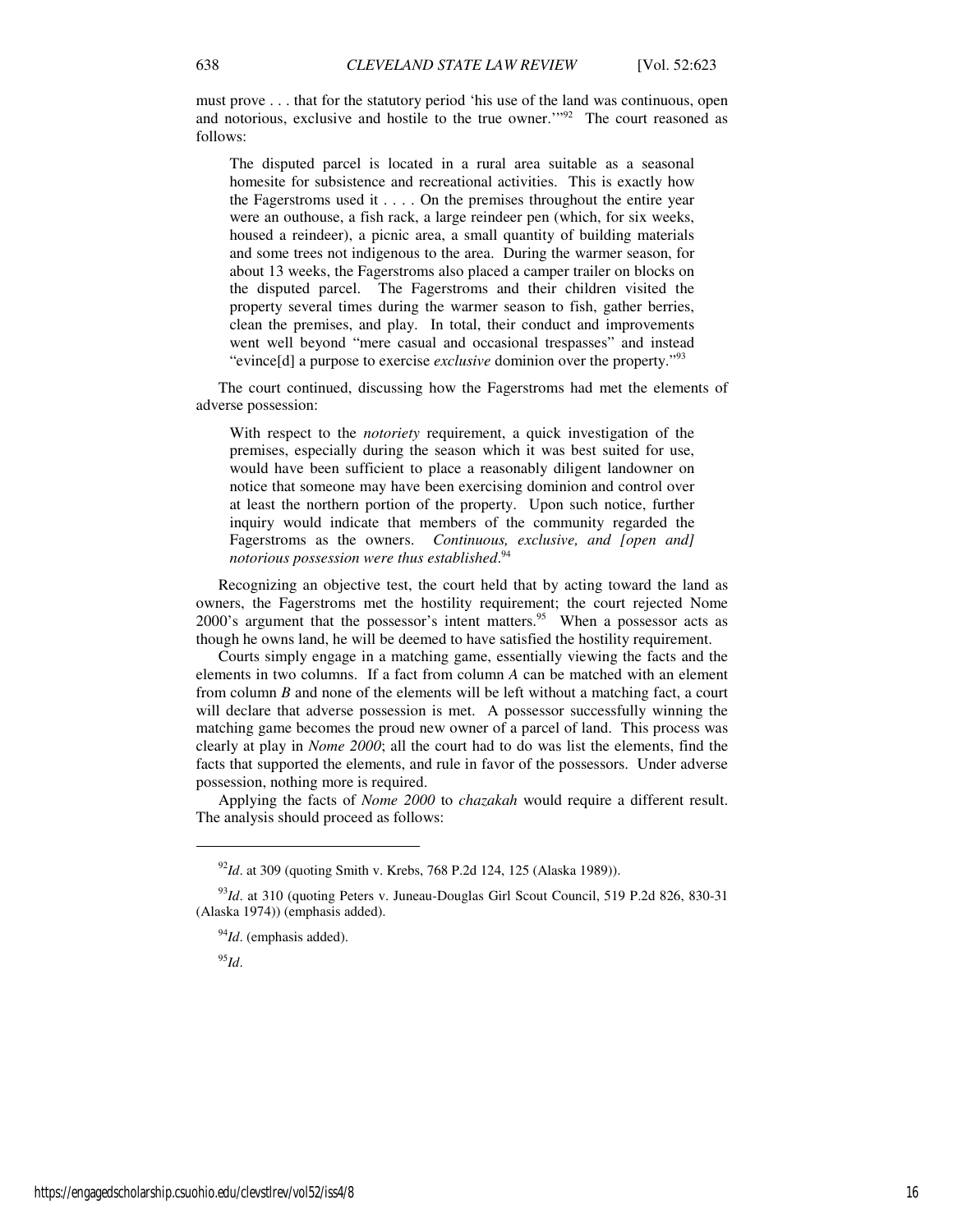Though there is no clear evidence that Nome 2000 actually resided in Alaska, there was ample evidence of at least constructive notice.<sup>96</sup> The facts give no indication that Nome 2000's potential objections to the Fagerstroms' activities would have gone unheard. The court also established that the Fagerstroms satisfied the hostility and continuous requirements far in excess of the three-year *chazakah* statute of limitations.<sup>97</sup>

Nonetheless, under *chazakah*, the court would have been forced to reach a different conclusion. The Fagerstroms never made any claim of rightful ownership. In fact, they all but admitted that they did not buy the land or acquire it through any other acceptable method of acquisition (save meeting the elements of adverse possession). Rather than granting the land to the Fagerstroms, the court would have been required to accept Nome 2000's title as valid and allow Nome 2000 to retain ownership over the land. The facts in *Nome 2000* do not support a finding for the Fagerstroms under *chazakah* because although the Fagerstroms would prove the elements of *chazakah*, they would still lack the most important ingredient necessary to become the owners, which is a claim of ownership.<sup>98</sup>

#### IV. JUSTIFICATIONS FOR ADVERSE POSSESSION

#### *A. Introduction*

Adverse possession is both justified and criticized on a number of grounds. Adopting *chazakah* presents an opportunity to alleviate the major criticisms of adverse possession while retaining many of the benefits of the current system. This section outlines some of the major justifications for adverse possession. The justifications for adverse possession fit into three categories: (1) *Statute of Limitations Arguments*, (2) *Economic Arguments*, and (3) *Moral Arguments*. 99

#### *B. Statute of Limitations Arguments*

The "running of the statute of limitations" justification for adverse possession looks at adverse possession as similar to a defense to any tort. A plaintiff has a certain amount of time within which to bring suit for harms that he has suffered.<sup>100</sup> A party failing to bring suit within that period of time is barred from litigating that cause of action.<sup>101</sup> In the case of adverse possession, the rationale goes as follows: A true owner who fails to bring a claim for trespass within the statute of limitations for adverse possession is barred from suing the adverse possessor.<sup>102</sup>

## <sup>96</sup>*Id*.

j

<sup>97</sup>*See id.*

<sup>98</sup>This is not to suggest that all cases of adverse possession would result in findings favoring true owners; rather, *chazakah* would require adverse possessors to modify their claims and assert adverse possession only as a supplement to a claim of true ownership.

 $99$ Though there may be some overlap in the categories in which some of the arguments fit, they will be presented in the categories that seem most appropriate.

<sup>100</sup>*See* RICHARD POSNER, ECONOMIC ANALYSIS OF THE LAW 90 (5th ed. 1998).

 $^{101}$ FED. R. CIV. P. 8(c).

 $102$ This view of adverse possession works especially well when the adverse possession claim is raised as a defense to a trespass claim rather than as an action brought by the adverse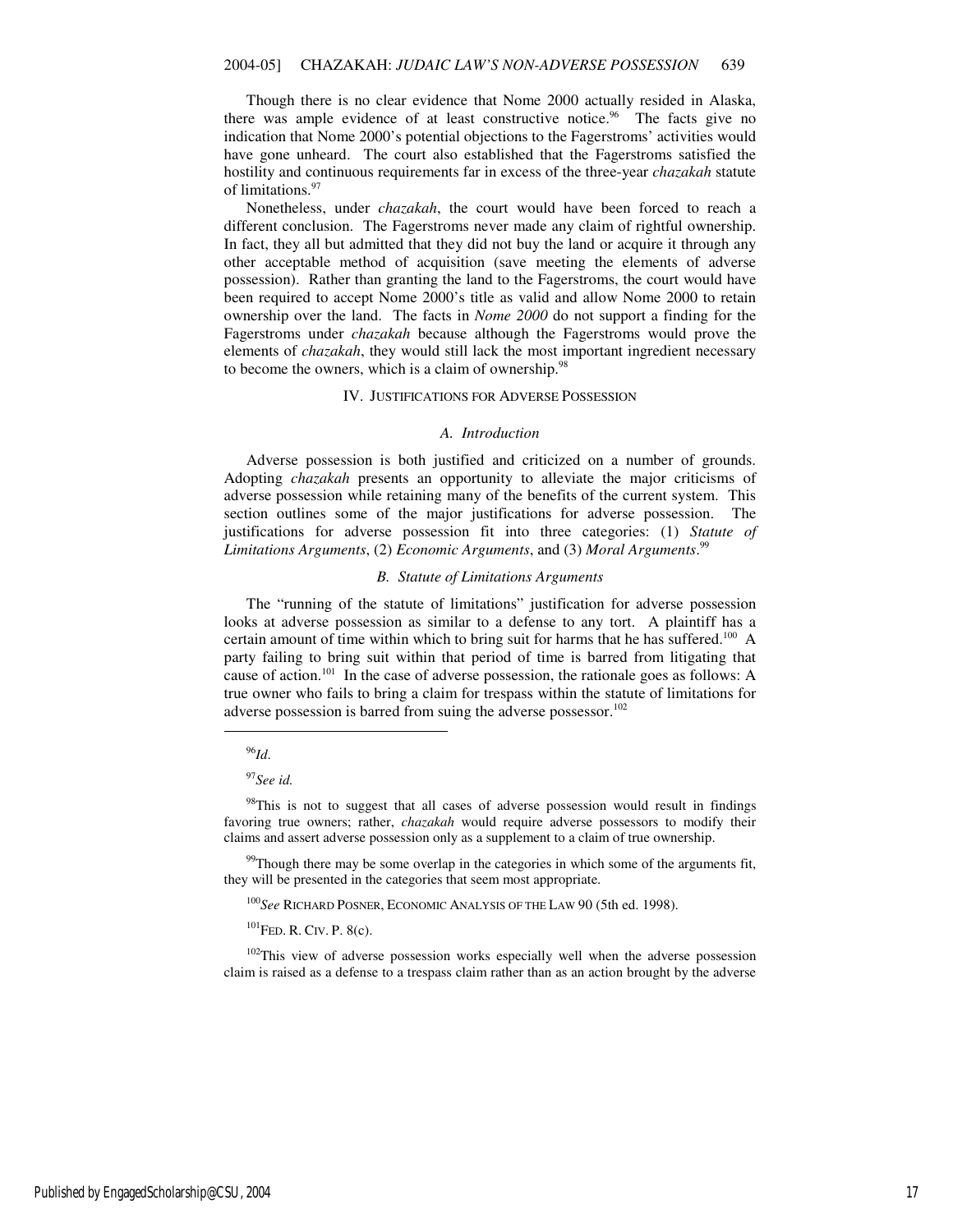Rather than simply a device through which suits are barred, "adverse possession is a transfer effected by the statutes of limitations." POSNER, *supra* note 100, at 90.

<sup>103</sup>*See* POSNER, *supra* note 100, at 90. *See also* CALLAHAN, *supra* note 102, at 83. Some have argued that statutes of limitations are "a practical device to spare the courts from litigation of old causes of action; but this has been denied vigorously . . . on the ground that since courts are established to deal with litigation it would be strange to forbid litigation so as not to bother courts." CALLAHAN at 86. Barring the litigation of "stale claims" serves two purposes. First, it helps minimize the costs inherent in corroborating deteriorated evidence, a natural result of claims that are many years old. Merrill, *supra* note 19 at 1128. Second, preventing "stale claims" assists in creating a system that is fairer for defendants by not requiring them to defend against claims based on old evidence. *Id*.

<sup>104</sup>CALLAHAN, *supra* note 102, at 83. "It is said, so frequently as to become monotonous, that statutes of limitations are designed to protect against stale claims *after evidence has become lost, memories have faded and witnesses have disappeared*." *Id*. (emphasis added). There is an inherent tension in adverse possession questions: On the one hand, states require a relatively long period of time for their statutes of limitations for adverse possession, ostensibly to protect true owners. *See Brown*, 474 S.E.2d at 494. On the other hand, however, the extended period for adverse possession's statutes of limitations increases the effects of lost evidence, faded memories, and witnesses who have disappeared.

## <sup>105</sup>POSNER, *supra* note 100, at 90.

<sup>106</sup>CALLAHAN, *supra* note 102, at 84. The notion that the statute of limitations protects against untimely claims has a critical limitation: statutes of limitation remedy the concern that evidence will not be preserved. "This concern is with the preservation of a potential defendant's evidence, not a plaintiff's; and it is limited to claims which it is assumed [the defendant] could have resisted successfully had the lost evidence been available." *Id*.

-

possessor to quiet title. A variation on this view of the statute of limitations argument is that adverse possession serves to punish true owners. CHARLES C. CALLAHAN, ADVERSE POSSESSION 43-45, 90 (1961). The punishment is on two grounds: (1) The true owner's failure to raise his trespass claim in a timely manner and (2) to punish the true owner for not adequately using his land. The first rationale is merely the inverse of the classical statute of limitations argument; by protecting the defendant from having to litigate a stale claim, the plaintiff is necessarily punished.

Unlike in the classical sense of adverse possession, where the suit would be "barred," here, rather than preventing the suit's litigation, courts *do* hear cases and, if the elements are met, "give the possessor 'title' to the land." *Id*. at 43. Take, for example, Ohio's one-year statute of limitations for slander: After that year, a suit for slander will not proceed. *Id*.; OHIO REV. CODE ANN. § 2305.11 (West 2003). In adverse possession, rather than the statute preventing the suit from proceeding, the statute serves as a timeframe: Within the statute of limitations, ownership remains with the true owner; after the statute of limitations, ownership transfers to the possessor.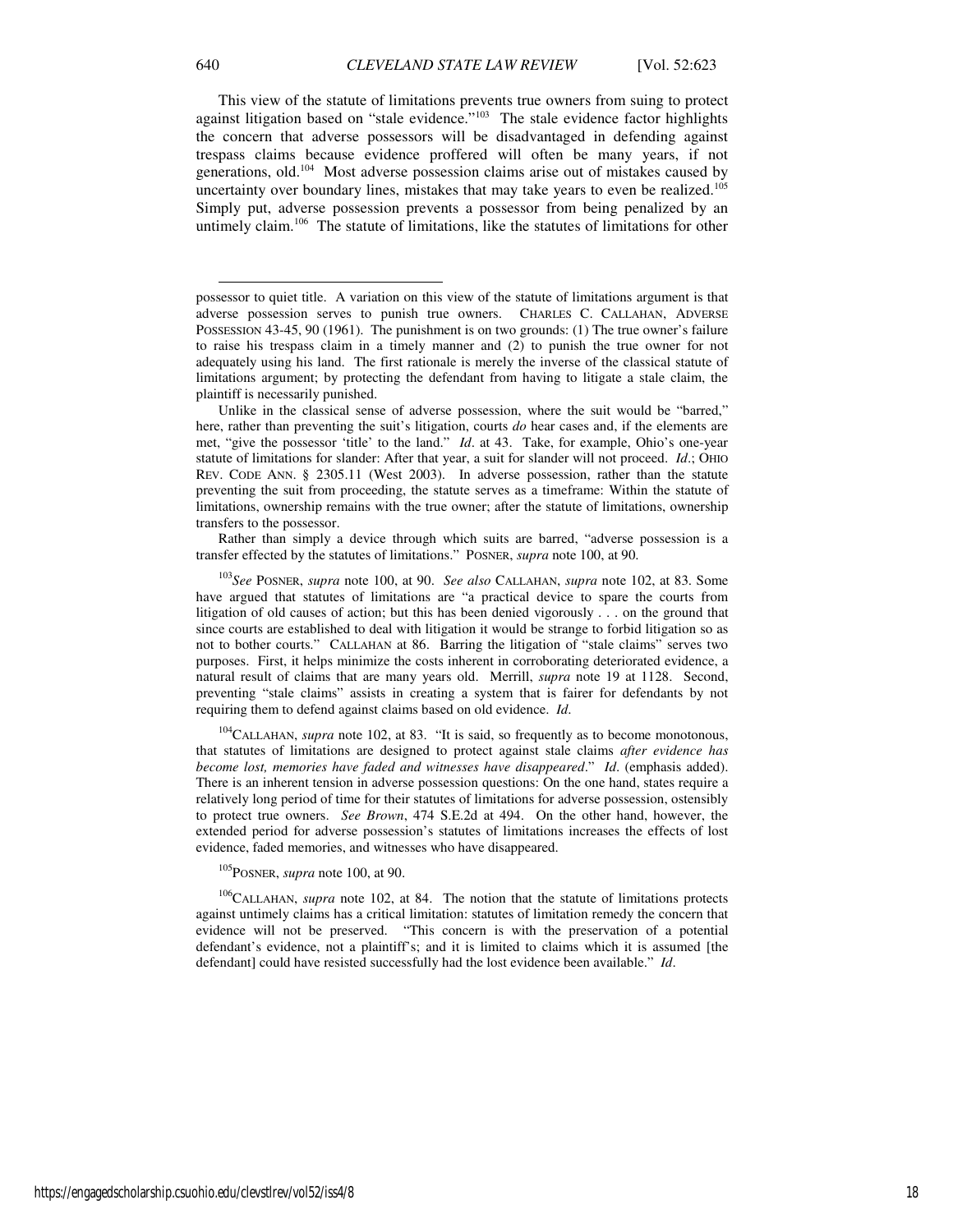claims, protects defendants by preventing plaintiffs from winning claims based on "stale evidence."<sup>107</sup>

#### *C. Economic Arguments*

There are essentially three economic justifications for adverse possession. First, adverse possession encourages the beneficial use of property.<sup>108</sup> Second, adverse possession tends to make the real estate market more efficient.<sup>109</sup> Finally, adverse possession protects the reliance interests accrued during the time of the adverse possessor's occupation of the property.<sup>110</sup>

Adverse possession encourages property owners to put their land to productive use rather than allow the property to lie fallow. Putting property to use benefits the economy. Adverse possession has been heralded as "a wonderful example of reward to useful labor, at the expense of the sluggard."<sup>111</sup> Rather than looking at the results of adverse possession as penalizing true owners, proponents of adverse possession regard adverse possession as rewarding possessors for positive acts in cultivating land.<sup>112</sup> Adverse possession often has the effect of reducing the valuable resources that are left idle for lengthy periods of time; it establishes procedures for productive users to gain ownership over unproductive users.<sup>113</sup> Though this theory refuses to recognize that *a* productive use of property might be to let it remain unused until a later date, what remains is that adverse possession encourages people, whether true owners or adverse possessors, to use land and reap the valuable economic gains resulting therefrom.<sup>114</sup>

This justification for adverse possession "seems to rest on a social policy favoring 'active' owners of property, who develop . . . land, rather than 'passive'

1

<sup>&</sup>lt;sup>107</sup>POSNER, *supra* note 100, at 90. This also has a relationship to the economic arguments. Specifically, there is a cost inherent to mistakes of judgment arising out of stale claims. This point, though, will be discussed in more detail in the section dealing with the economic justifications of adverse possession.

<sup>&</sup>lt;sup>108</sup>CALLAHAN, *supra* note 102, at 91; CAROL M. ROSE, PROPERTY AND PERSUASION 15 (1994).

<sup>109</sup>COOTER & ULEN, LAW AND ECONOMICS 156 (1988); Miceli, *supra* note 3, at 161; POSNER, *supra* note 100, at 90, this is essentially the reduction of the error costs.

<sup>110</sup>POSNER, *supra* note 100, at 90; ROSE, *supra* note 108, at 15.

 $111$ ROSE, *supra* note 108, at 15.

<sup>112</sup>CALLAHAN, *supra* note 102, at 90-91.

<sup>113</sup>COOTER & ULEN, *supra* note 109, at 156.

<sup>&</sup>lt;sup>114</sup>Merrill, *supra* note 19, at 1130. A policy requiring property owners to use their land "seems dubious, because it ignores the possibility that passive owners, such as land speculators, may perform a valuable social function by preserving the property for use by future generations." *Id*. Additionally, "there is a potential inefficiency of the rule: if the original owner values *not using* his property more than the adverse possessor values its use, then title should remain with the original owner." COOTER & ULEN, *supra* note 109, at 156. Even with these drawbacks to economic justifications for adverse possession, it is unclear that courts actually balance the interests of the parties when making determinations in adverse possession cases.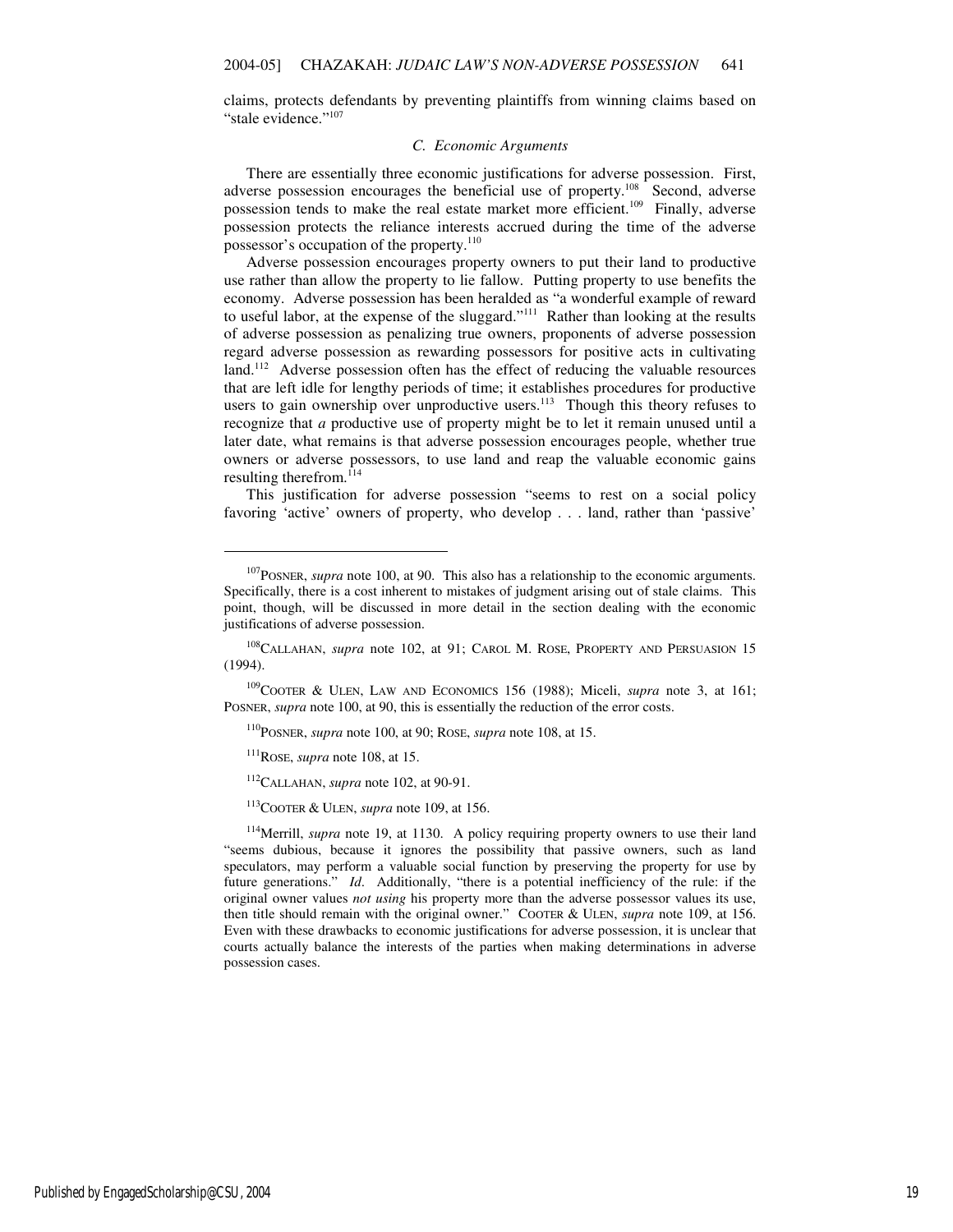owners" who do not cultivate their property.<sup>115</sup> A close look at this justification and its criticisms<sup>116</sup> reveals how little a true owner must do to avoid losing his land.<sup>117</sup> "The [true owner] does not have to develop his land or even occupy it; all he has to do periodically is assert his right to exclude others."<sup>118</sup> By rewarding those who beneficially use land, adverse possession aids in creating a more economically productive system; this system is brought back to equilibrium to protect true owners by requiring very little of true owners for them to retain ownership of their property.

The second economic justification for adverse possession is that creates a more efficient and less costly real estate market. Again, adverse possession shows a preference for active possessors over passive owners.<sup>119</sup>

The passive (and presumably absentee) owner will be harder to negotiate with, if only because he will be harder to locate. When the [true owner] is required to assert his right to exclude . . . he is in effect being asked to "flush out" offers to purchase his property, to make a market in the land . . . . [T]he sleeping-owner rationale is again *a justification based on the desirability of encouraging market transactions in property rights*. 120

By transferring title to an adverse possessor, making him into a true owner, adverse possession increases market efficiency. One of the goals of adverse possession is to create certainty in the real estate market.<sup>121</sup> More certainty should equal more efficiency. Adverse possession reduces the "administration costs of establishing rightful ownership claims in the event of a delayed dispute about rightful ownership."<sup>122</sup> Assume that *A* is a true owner and *B* is an adverse possessor who has met all the elements of adverse possession. After seventy-five years,  $123$  *B* sells *Blackacre* to *C*. Absent adverse possession, if *A* sues *C* over *Blackacre*, an inefficiency would exist in the real estate market. The administrative costs of litigating suits like these would increase the cost of buying the property. "*Adverse possession clears title of the clouds (as they are called) upon it from past wrongs, so buyers need not fear the assertion of third party claims based upon events of the distant past*."<sup>124</sup> Adverse possession allows purchase prices to reflect land values rather than insurance against suits and costs of researching ownership.

The efficiency argument takes an additional form, one that closely relates to the statute of limitations justifications. Recognizing adverse possession as a method of

<sup>118</sup>*Id*.

1

<sup>119</sup>*Id*.

<sup>121</sup>JOSEPH WILLIAM SINGER, PROPERTY LAW 226 (3d ed. 2002).

 $123$ This period of time would satisfy even the lengthiest of statutes of limitations.

<sup>124</sup>*Id*.

<sup>115</sup>Merrill, *supra* note 19, at 1130.

<sup>116</sup>*See supra* note 114.

<sup>117</sup>Merrill, *supra* note 19, at 1130.

<sup>&</sup>lt;sup>120</sup>*Id*. at 1130-1131 (emphasis added).

<sup>122</sup>COOTER & ULEN*, supra* note 109, at 155.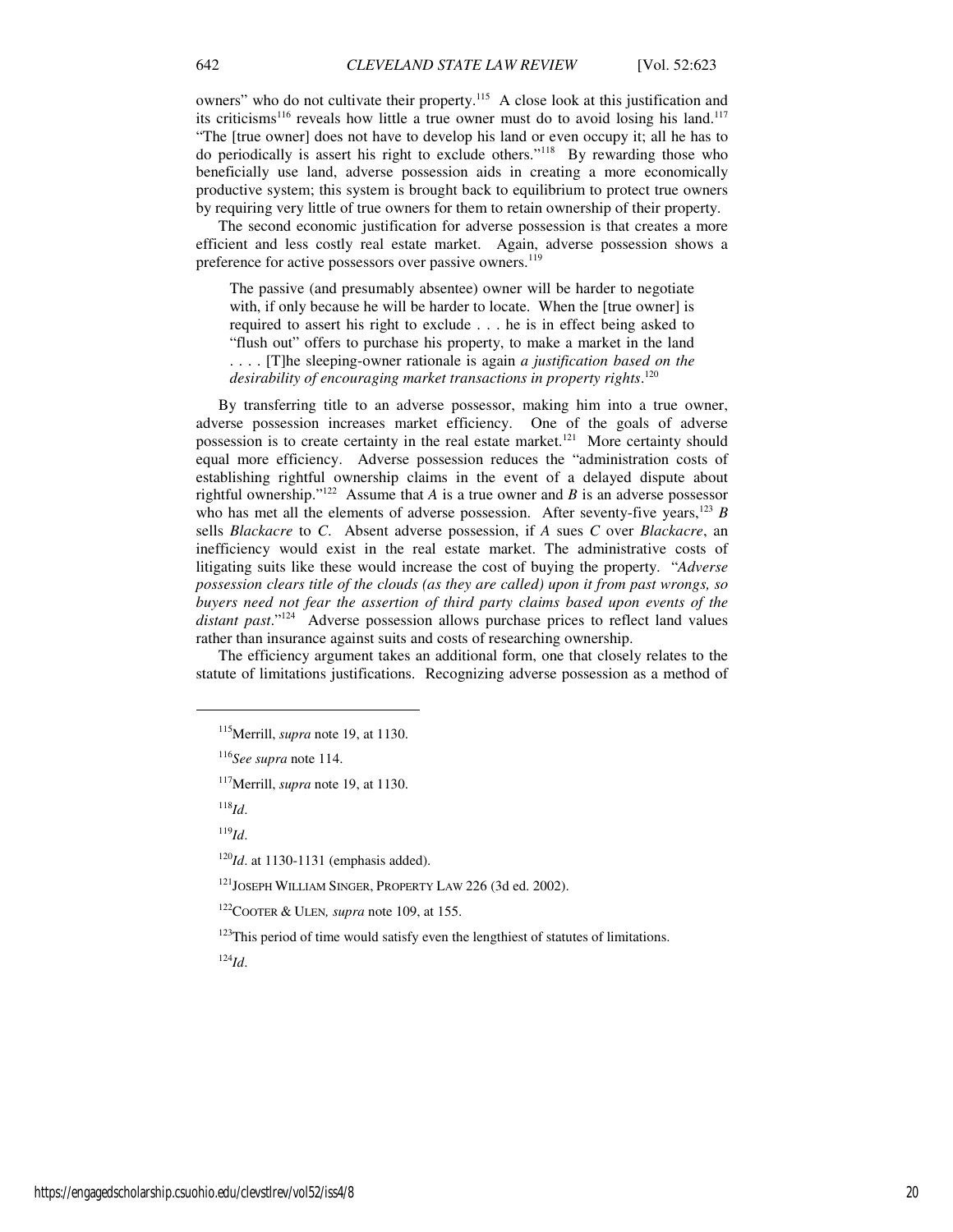land transfer reduces "error costs" caused by using stale evidence in dispute resolution.<sup>125</sup> This goes beyond looking simply at the adverse possessor versus the true owner. Adverse possession is a tool that has the effect of clearing up title for generations, for numerous buyers.<sup>126</sup> Adverse possession requires a vision of the future. Ownership of land affects future buyers and the banks or other institutions that will advance funds for the purchase of that property. Individuals need to know who owns the property they wish to buy or for which they intend to provide a mortgage.<sup>127</sup> Allowing adverse possession to effect a transfer both reduces search costs of investigating who holds title to property and aids in a system where recorded titles are incomplete indices of ownership.<sup>128</sup>

Oliver Wendell Holmes, writing in 1897, discussed the economic implications and justifications of adverse possession.<sup>129</sup> We can view the ownership of a piece of property like a scale. On the one side is the adverse possessor. He has lived on the land, used the land, and generally regarded the land as belonging to him. On the other side of the balance is the true owner.<sup>130</sup> For a long period of time, he has made no indication that he has any ownership stake in the land. During the time when the adverse possessor resides on the property, he builds an attachment to that land. Over the same period of time, the true owner's attachment to the same piece of land is necessarily reduced.<sup>131</sup> Were the adverse possessor to lose the land in favor of the true owner, the loss, both economic and moral, suffered by the adverse possessor would far outweigh the gain experienced by the true owner.<sup>132</sup>

This justification for adverse possession can be quantified by the theory of "diminishing marginal utility of income."<sup>133</sup> If a court would award the disputed property to the true owner, the adverse possessor would experience the loss of the property as a diminution in his wealth. The true owner would view the restoration of the property as an increase in his wealth.<sup>134</sup> This argument asserts that if both the adverse possessor and the true owner have the same wealth, "then probably their combined utility will be greater if the adverse possessor is allowed to keep the

<sup>126</sup>*Id*.

 $\overline{a}$ 

<sup>127</sup>*Id*.

<sup>128</sup>*Id*. This second outcome of adverse possession, allowing adverse possession as a means of remedying an incomplete recording system, however, something of a self-fulfilling prophecy. By recognizing adverse possession as a means of obtaining ownership, the incomplete system is reinforced and perpetuated rather than remedied. Adverse possession, itself, is an institution that validates the unrecorded "ownership" of property.

<sup>129</sup>*Id*. at 89 (citing Oliver Wendell Holmes, *The Path of the Law*, 10 Harv. L. Rev. 457, 477 (1897)).

<sup>130</sup>*Id*. <sup>131</sup>*Id.* <sup>132</sup>*Id*. <sup>133</sup>*Id*. at 89-90. <sup>134</sup>*Id*. at 90.

<sup>125</sup>POSNER, *supra* note 100, at 90.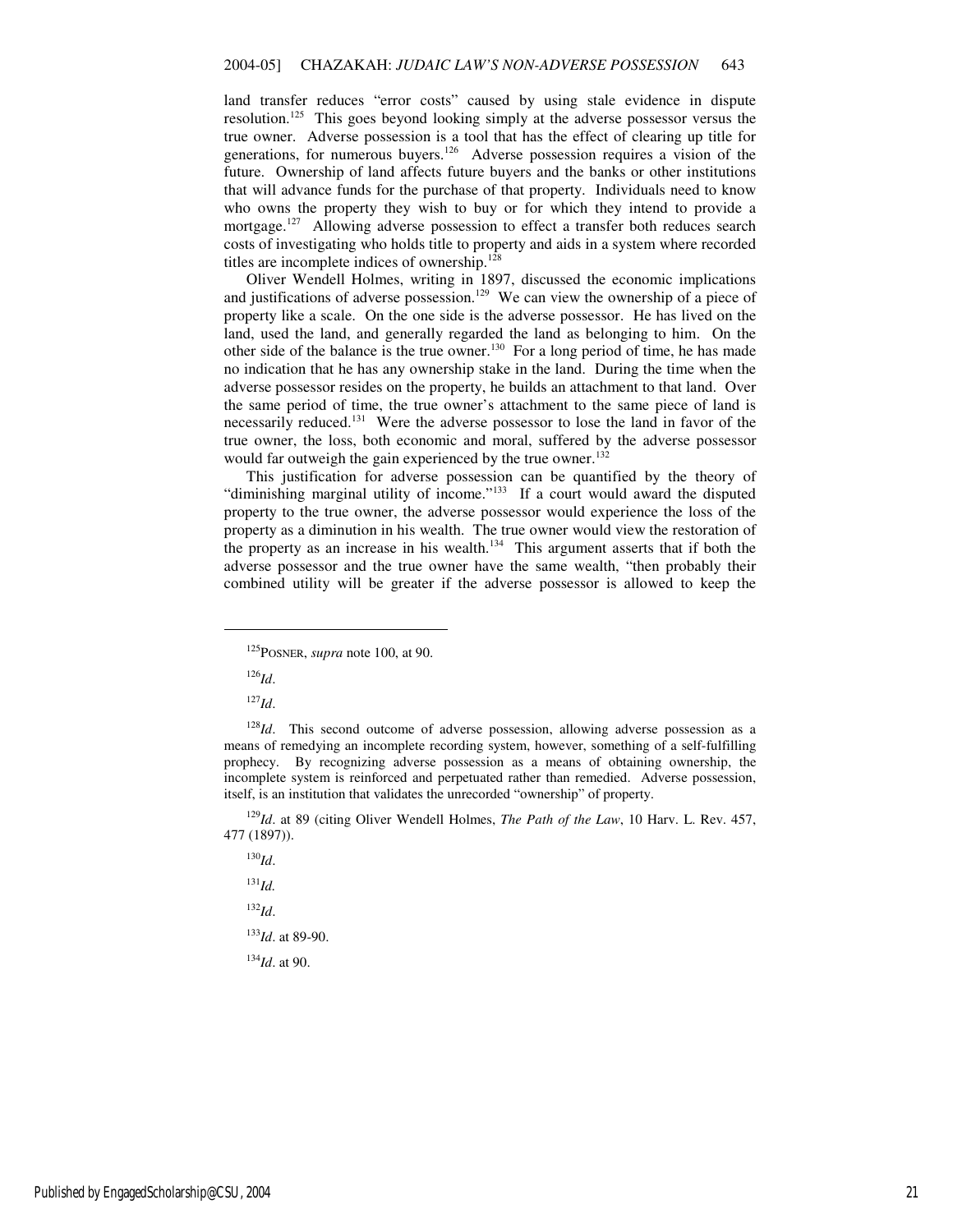property."<sup>135</sup> Clearly, the adverse possessor was *using* the property,<sup>136</sup> and the true owner was not.<sup>137</sup> Therefore, by removing property from someone who has relied upon his ownership of the property and is deriving actual benefit from it and giving it to someone who is deriving no actual benefit from it and has not, within the last many years at least, relied upon his ownership, marginal utility of income is reduced.

#### *D. Moral Arguments*

The final justification for adverse possession rests on the morality of keeping land in the possession of the adverse possessor. Again, Holmes is instructive. In a letter to William James, Holmes wrote that the adverse possessor "shape[s] his roots to his surroundings, and when the roots have grown to a certain size, cannot be displaced without cutting at his life."<sup>138</sup> Property rights are based on more than formal documents; they are based also on expectations. Those expectations "grow from informal arrangements such as long-standing possession, a course of dealings, oral statements, informal understandings, personal relationships, social practices, and customs of trade."<sup>139</sup> The notion that long-standing possession creates an expectation of ownership is exactly the idea that justifies adverse possession. The moral argument justifying adverse possession views "long-standing possession" as equivalent to a written document of ownership. If those are viewed equally, then adverse possession places courts on the moral high ground by favoring the party that stands to lose the most, the adverse possessor. A ruling against the adverse possessor would result in the court "cutting at his life."<sup>140</sup>

Often, the moral justifications are intertwined with reliance justifications. Protecting the reliance on relationships has been deemed a valuable moral justification for adverse possession.<sup>141</sup> This theory asserts that over time, in this instance the period of the statute of limitations, the adverse possessor grows to rely on the true owner's acquiescence that the owner will not interfere with the

j

 $137$ This must likewise be true because of the "exclusive" element of adverse possession; if the true owner also uses the land, the adverse possessor's claim fails.

<sup>138</sup>Tioga Coal Co. v. Supermkts. Gen. Corp., 546 A.2d 1, 5 (Pa. 1988) (quoting Justice Holmes).

<sup>139</sup>JOSEPH WILLIAM SINGER, ENTITLEMENT: THE PARADOXES OF PROPERTY 45-46 (2000).

<sup>140</sup>*Id*. at 46. *See also* MARGARET JANE RADIN, REINTERPRETING PROPERTY (1993). A theory called *Lockean Entitlement* advocates for land to stay with the possessor who has used the property beneficially over the owner who has been passive in his ownership.

[T]he pure Lockean theory does not countenance adverse possession. But perhaps it colors the theory of adverse possession anyway by lending some sympathy to "squatters." After all, if property is acquired from the common by a nonowner simply by taking it and using it, can we not sympathize with someone who does likewise with owned but unused property, especially if she does not know it is owned?

# *Id*. at 112.

<sup>141</sup>SINGER, *supra* note 121, at 229.

<sup>135</sup>*Id*.

<sup>&</sup>lt;sup>136</sup>This obviously is true because one of the elements of adverse possession is "open and notorious" possession. Without actually using the property, the adverse possessor is unlikely to be able to prove that he openly possessed the property.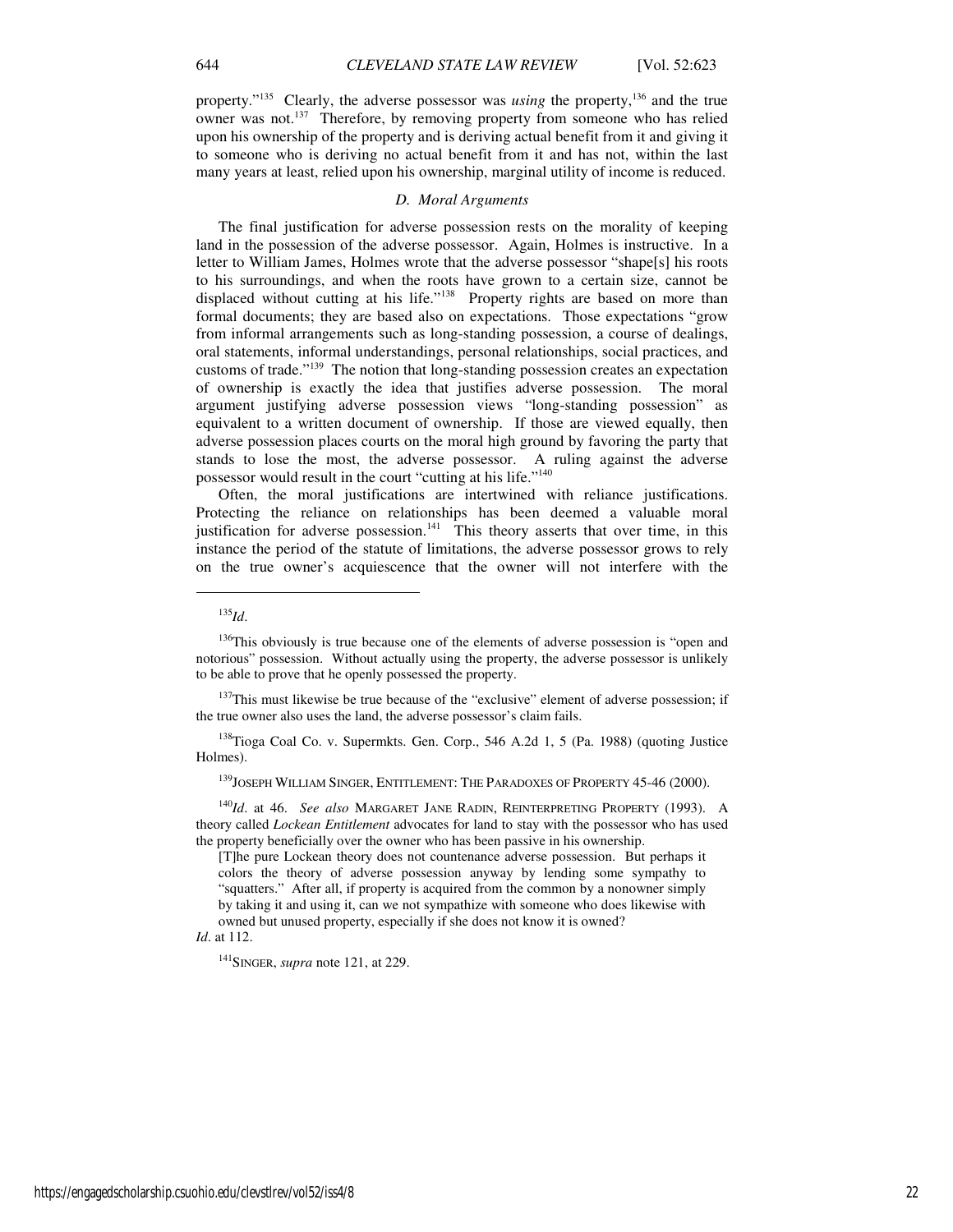possessor's possession.<sup>142</sup> "The possessor comes to expect and may have come to rely on the fact that the true owner will not interfere with the possessor's use of the property . . . and the true owner has fed those expectations by her actions (or her failure to act)."<sup>143</sup>

Professor Margaret Jane Radin suggested another moral argument in favor of adverse possession. Building on Holmes's explanation that taking property away from an adverse possessor results in "cutting at his life," Radin presents an argument based on justice and fairness.<sup>144</sup> Property interests in personal property must be distinguished from property interests in fungible property.<sup>145</sup> Fungible property is property that is capable of being replaced with money, whereas personal property "has become bound up with the personhood of the holder [that it] is no longer commensurate with money."<sup>146</sup> While the adverse possessor's interest is initially fungible, it becomes increasingly more personal over time.<sup>147</sup> Conversely, over the same period of time, the true owner's interest becomes less and less personal, becoming ever more fungible.<sup>148</sup> Adverse possession advocates awarding the property to the party who will be less easily compensated for losing that piece of land. In fact, as Radin's argument goes, justice requires such a result.<sup>149</sup>

#### V. CRITICISMS OF ADVERSE POSSESSION

#### *A. Introduct*i*on*

Adverse possession, though justified on numerous grounds, is riddled with criticisms. Though a great deal of ink has been spilled to justify adverse possession from an economic point of view,<sup>150</sup> one of the major criticisms of adverse possession rests in the economic havoc that adverse possession wreaks.<sup>151</sup> Additionally, and perhaps most importantly, is the criticism that adverse possession is simply unfair.<sup>152</sup>

 $\overline{a}$ 

<sup>144</sup>*Id.* at 228 (citing Margaret Jane Radin, *Time, Possession, and Alienation*, 64 WASH. U. L.Q. 739, 748 n.26 (1986)).

<sup>145</sup>*Id*.

<sup>146</sup>*Id*. (quoting Radin, 64 Wash. U. L.Q. at 748).

<sup>147</sup>*Id*.

<sup>148</sup>*Id*.

<sup>149</sup>*Id*.

<sup>150</sup>See *supra* Part IV.C.

<sup>151</sup>Jeffrey Evans Stake, *The Uneasy Case for Adverse Possession*, 89 Geo. L.J. 2419, 2432 (2001).

<sup>152</sup>Carl W. Herstein, *Annual Survey of Michigan Law*, 48 WAYNE L. REV. 815, 889 n.281 (2002).

<sup>142</sup>*Id*.

<sup>143</sup>*Id*. (quoting Joseph William Singer, *The Reliance Interest in Property*, 40 STAN. L. REV. 611, 666-667 (1988)). It would seem that there is a flaw in this argument. If the justification for adverse possession is based on the possessor's reliance on the owner's consent, tacit though it may be, the hostility element of adverse possession is destroyed, thus requiring a finding in favor of the true owner, *not the adverse possessor*.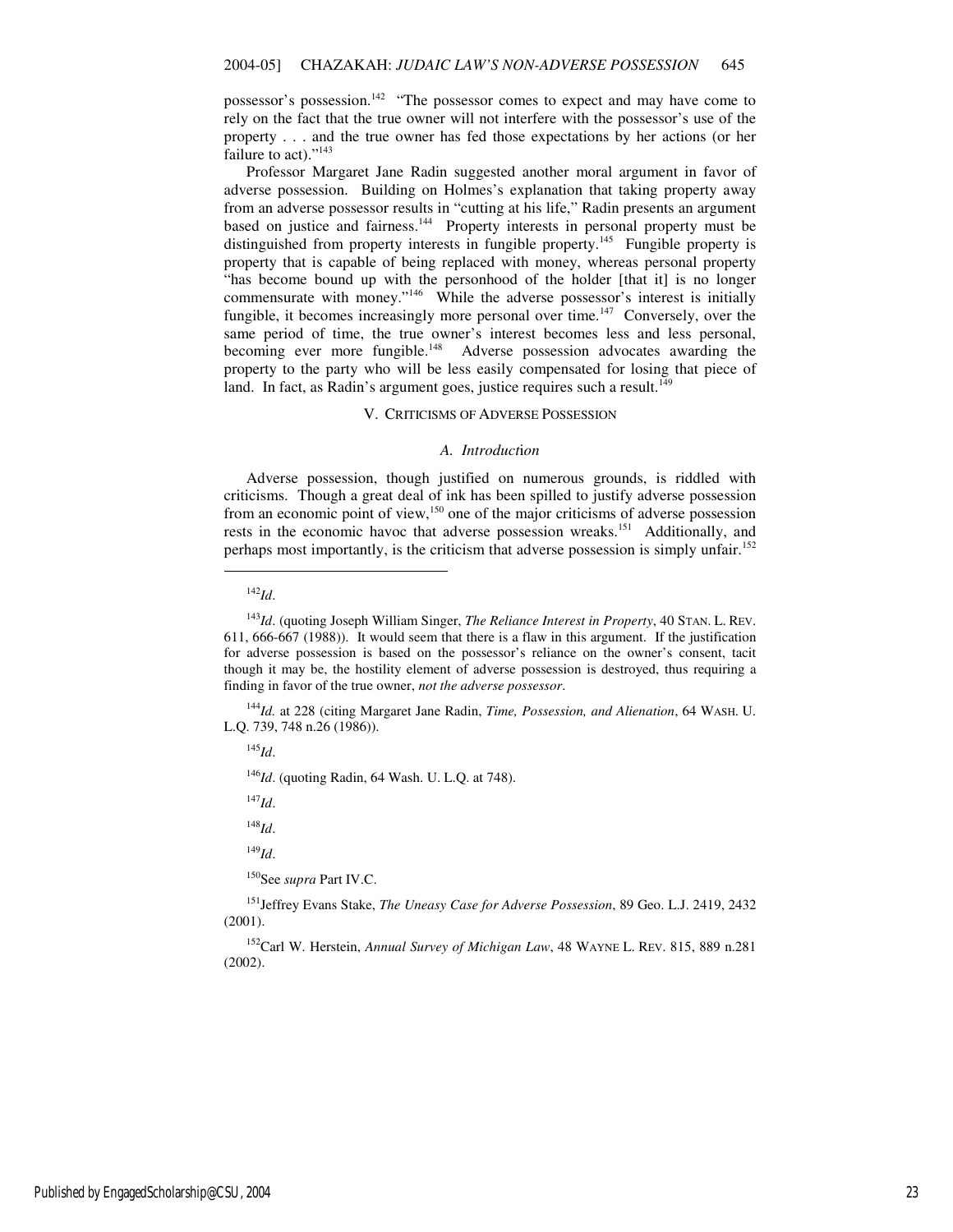Finally, unlike all other land transfers and methods of acquiring property, adverse possession allows acquisition with nothing more than unilateral actions taken by adverse possessors.<sup>153</sup> Every other method of land transfer is bilateral in nature, requiring actions taken by both parties to the transaction. What *chazakah* provides is the ability to reduce the economic costs of adverse possession through a more just system, which relies on the classical bilateral actions that typically create land transfers.

#### *B. Economic Costs of Adverse Possession*

There are a number of costs associated with adverse possession. First, a result of adverse possession is the diminished utility in property.<sup>154</sup> Diminished utility results because under adverse possession true owners are less inclined to allow people to use their property.<sup>155</sup> This occurs even, if not especially, when the true owner is not himself using the property and may not even be bothered by the trespasser.<sup>156</sup> Rather than risk losing his land to an adverse possessor, a true owner is more vigilant about removing trespassers.<sup>157</sup> This fear of losing property results in a net loss in the value derived from the land. Instead of the land giving benefit (albeit to the trespasser), that benefit is lost. This loss illustrates a deficiency in adverse possession.<sup>158</sup>

There are other costs resulting from adverse possession. To protect their land from the possibility of losing it to adverse possessors, true owners are forced to spend money to monitor their property.<sup>159</sup> Assets that could be otherwise spent must now be devoted to continually traveling the metes and bounds of one's property, or finding some other method of ensuring that trespassers do not spend extended periods of time on a true owner's property. It is not entirely clear that society benefits from this duty imposed on landowners. In all likelihood, the time and money expended on monitoring the land results in nothing more than a waste of resources.<sup>160</sup>

<sup>155</sup>*Id*. at 2432-33.

<sup>156</sup>If the true owner were using the property, the "exclusive" element of adverse possession might be destroyed.

<sup>157</sup>Indeed, vigilance, or rather the lack thereof, is cited as a justification for adverse possession.

<sup>158</sup>Stake, *supra* note 151, at 2432-33.

<sup>159</sup>*Id*.

1

<sup>160</sup>*Id*.

<sup>&</sup>lt;sup>153</sup>Perhaps the one exception to this is discovery. Nonetheless, discovery differs from adverse possession, in that no one loses land as a result of discovery; it is simply not a land transfer. Even abandonment, another example of a party acquiring land where no one loses anything, requires an affirmative act by the original owner. Adverse possession does not require any such act by the true owner. To the contrary, an act of abandonment would alleviate the need for the adverse possessor to prove the elements of adverse possession. Finally, prescriptive easements do not result in the transfer of property ownership, only the right to use. The right to use is only one stick in the "bundle of rights" associated with property ownership. Adverse possession, in contrast, transfers the entire bundle of sticks.

<sup>154</sup>Stake, *supra* note 151, at 2432.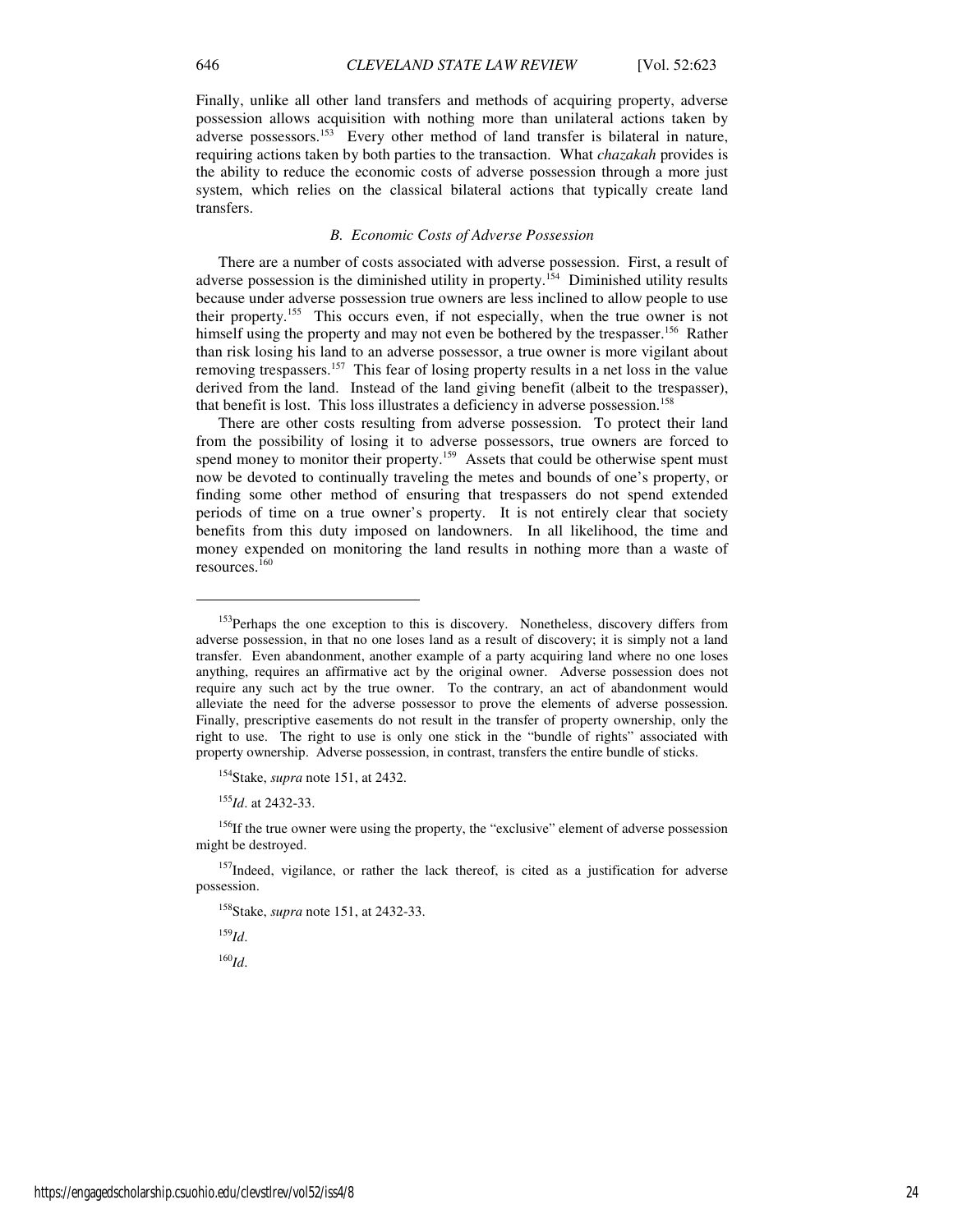In addition to the losses experienced by the reduced incentive to allow people to use otherwise unused property and the wasted funds spent on increased monitoring of land, there is another potential cost to adverse possession. Adverse possession, it is said, encourages people to productively use land.<sup>161</sup> It is possible, however, that the best use of land is not "using" it at all.<sup>162</sup> Sometimes allowing land to remain unused is an investment for the future. In such an instance, not using the land might be the best "use" the owner can put it to at a given time. Trespassers are encouraged to make changes to the land, if only to become adverse possessors. Land that a true owner intends to set aside to remain in its pristine, natural state, undeveloped, and unharmed by human contamination, may fall prey to the whims of an opportunistic trespasser, who sees this oasis of natural splendor as the perfect site to build a garbage dump or an aluminum reduction facility. Adverse possession has the side effect of encouraging land development, even in instances where doing so might not be putting the land to its optimal use.<sup>163</sup> By rewarding adverse possessors for destroying natural landscapes, adverse possession detracts from the overall utility of the property.<sup>164</sup>

#### *C. Adverse Possession's Unfairness*

When the doctrine of adverse possession is taught in law school property classes, it is often met with hostility from students who prefer a system that respects the autonomy of property owners. That autonomy, they believe, should include the right not to use one's land. This is essentially an invocation of the "unfairness" criticism of adverse possession. Adverse possession all but ensures that there will be instances where "poor, unsuspecting, innocent owners lose all or part of their land without having done anything wrong."<sup>165</sup> Even in instances where a true owner has been less than vigilant in overseeing his property, adverse possession still seems unfair. At the end of the day, when evaluating the competing claims for the property, adverse possession ignores the reality that the true owner paid for the property, whereas the adverse possessor, by definition, did not.<sup>166</sup> This doctrine also appears to reward an individual for essentially stealing another's property.<sup>167</sup>

<sup>162</sup>Stake, *supra* note 151, at 2433.

<sup>163</sup>*Id*.

j

<sup>164</sup>The immediate benefits resulting from encouraging people to use land should at least be balanced with the foregone benefits that the land might have produced in the future. It is quite possible that those benefits would far outweigh any benefits possibly reaped by using land simply for the purpose of showing ownership over it, whether that use is done by the true owner to protect his rights, or by the adverse possessor to secure an interest in someone else's land.

<sup>165</sup>*Id*. at 2434. It would likewise seem unfair that a court could require a person to monitor his land just to retain ownership over it.

<sup>166</sup>Herstein, *supra* note 152, at 889 n.281.

<sup>167</sup>*Id*. Even in instances of good faith occupations by adverse possessors, the truth of the matter is that the adverse possessor was using something that did not belong to him. The result of adverse possession is unjust; we reward trespassers for continuously trespassing.

<sup>161</sup>This has been cited as a justification for adverse possession. *See* Cooter & Ulen, *supra* note 109.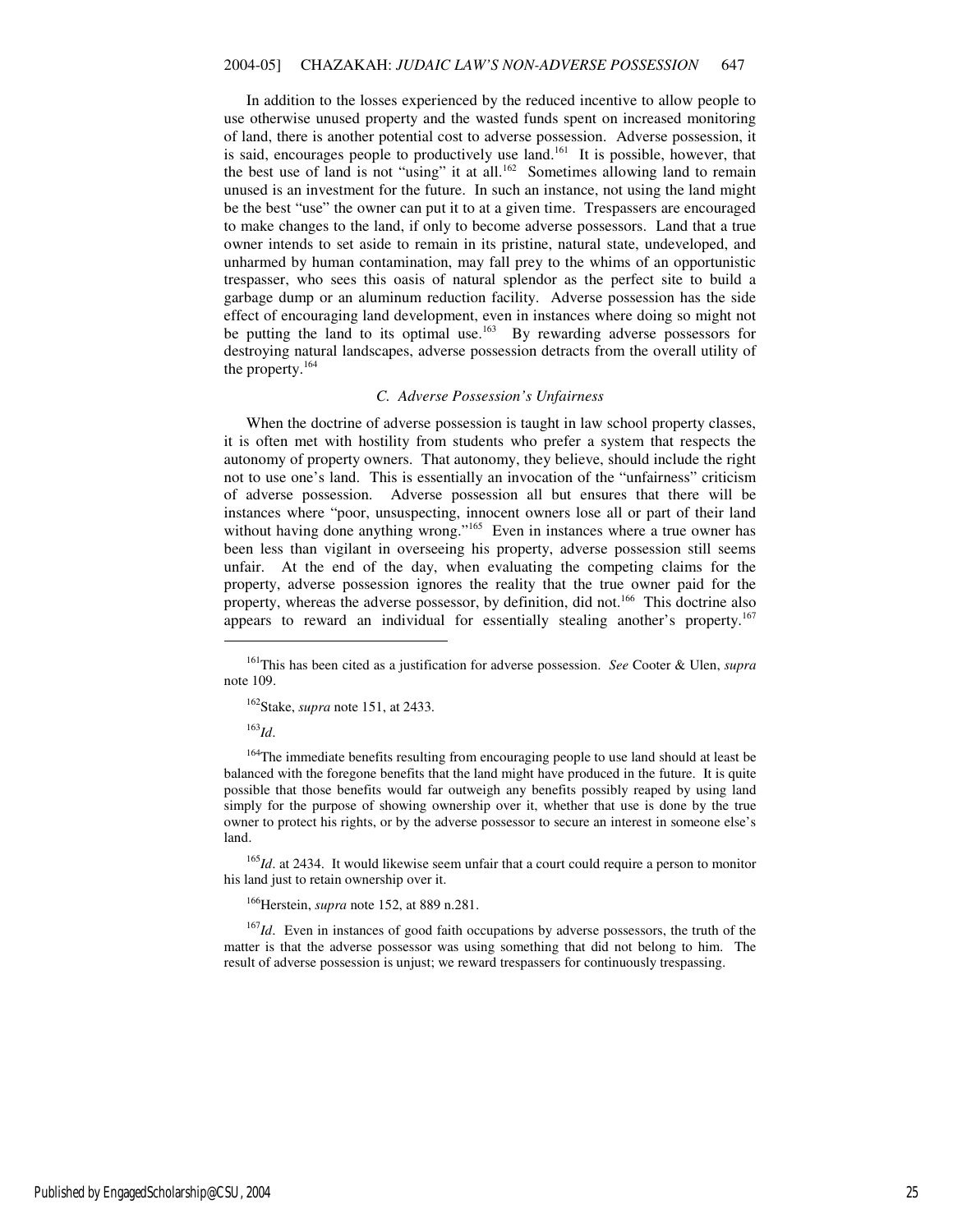Adverse possession essentially becomes state-sponsored trespassing, rewarding a trespasser with the property on which he has violated another's ownership interests.

> *D. Bilateral Nature of Other Land Transfers vs. Unilateral Nature of Adverse Possession*

Finally, when addressing *how* adverse possession occurs, it becomes clear that it is simply the result of unilateral acts. Typical property transfers, by contrast, occur through bilateral methods. In the case of property acquired through sale, there must be a buyer and a seller. Likewise, a gift requires a donor and a donee, an inheritance needs bequeathor and an inheritor, and conquest requires a conqueror and a vanquished. In each instance, there is a party giving and a party receiving. Even when looking to personal property, for a finder to become an owner, the original owner must abandon the property.<sup>168</sup> Never does one acquire something without someone else giving it up.<sup>169</sup>

#### <sup>168</sup>*See supra*, note 2.

<sup>169</sup>Even in the most unilateral-looking methods of acquiring land, a bilateral aspect still exists. In American history, the example of the squatters looks like a unilateral act. On its surface, it seems that the squatters of America's early years would move onto a plot of land, work the land, and eventually own the land; seemingly, their actions alone created their ownership rights in the land. A closer look at the forces at play in the squatters example, however, indicates that there really was another party to the acquisition; not only did the squatters act, but the government also acted. In the case of those squatters and others after them, but for the eventual government acquiescence, the squatters' rights were only as strong as their protests. Essentially, before the U.S. government gave in, the squatters were successful only by frightening off potential buyers at government auctions.

From the survey Ordinance of 1785 on, squatters settled large areas of the public lands in defiance of law . . . without color of title other than that created by the impact of popular feeling that would not be denied. At government auctions, they assembled in force unlawfully to frighten off free outside bidding and prevent competition from forcing any of their company to pay the public land office more than the legal minimum . . . . Often unlawful in origin, settlement nevertheless quickly brought effective demand for law.

SINGER, *supra* note 121, at 27 (quoting JAMES WILLARD HURST, LAW AND THE CONDITIONS OF FREEDOM IN THE NINETEENTH-CENTURY UNITED STATES 3-5 (1956) (discussing the squatters of Pike Creek, Wisconsin)). "A whole continent was sold *or given away* – to veterans, settlers, *squatters*, railroads, [and] states . . . ." SINGER, *supra* note 121, at 26 (quoting LAWRENCE M. FRIEDMAN, A HISTORY OF AMERICAN LAW 231 (2d ed. 1985) (emphasis added)). Clearly, squatters owned nothing without some government action. When the government eventually gave in to the squatters, the other half of bilateralism occurred.

Compare the experience of the squatters with that of the freed slaves in the post-Civil War era. "When planters had fled, abandoning their properties, the freed slaves had in numerous instances seized control and they gave little indication after the war of yielding their authority to the returning owners." LEON LITWACK, BEEN IN THE STORM SO LONG: THE AFTERMATH OF SLAVERY 399-407 (1980). Nonetheless, although some of the freed slaves were able to acquire land through the Homestead Act of 1861, state governments refused to allow them to claim ownership of the land of the former slaveholders. *Id*. Though one could argue that the former slave owners' abandonment of the property provided the second half of the bilateral action, courts refused to accept that argument in light of President Andrew Jackson's Proclamation of Amnesty on May 29, 1865. *Id*. Unlike in the case of the squatters, where the government claimed ownership of the land in question, and were thus in a position to grant the

j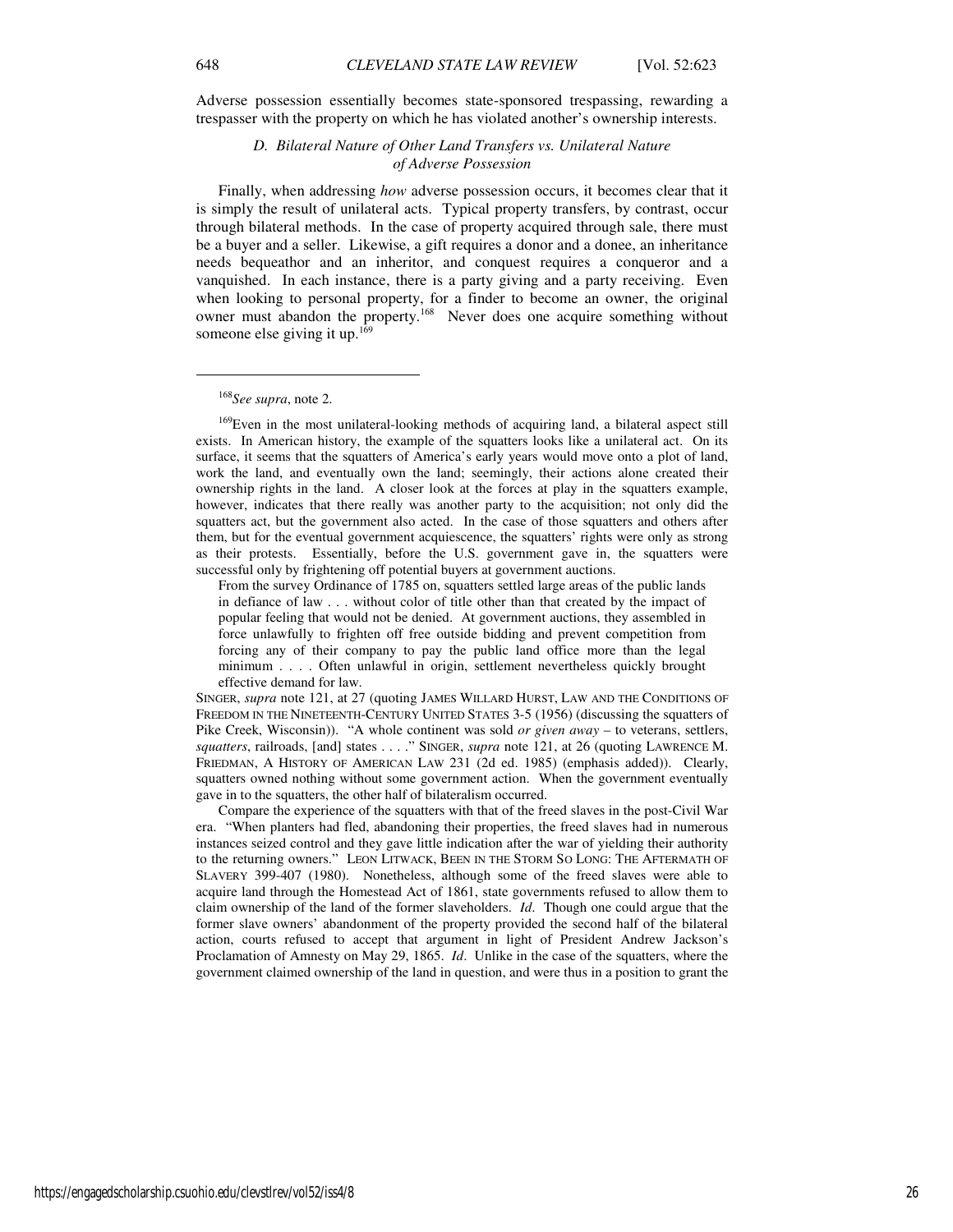It appears that in all instances of acquiring property, ownership results from bilateral activities. Adverse possession, however, requires a different conclusion. Adverse possession is the poster-child for unilateral activities resulting in claims of ownership. Unlike theft, where ownership based on unilateral actions is not recognized, adverse possession allows the actions of the adverse possessor to vest title in him at the expense of the non-acting true owner.

#### VI. CONCLUSION: LESSONS FROM *CHAZAKAH*

*Chazakah* satisfies adverse possession's justifications. The analysis of how *chazakah* satisfies the "statutes of limitation" justification for adverse possession begins with a recognition that unlike the statutes of limitation for other torts, which prevent a case's litigation, the statute of limitations for adverse possession does not.<sup>170</sup> Statutes of limitation are designed to prevent plaintiffs from taking advantage of lost or otherwise damaged evidence, which naturally occurs over time.<sup>171</sup> *Chazakah* is a doctrine that not only recognizes the potential for lost evidence, but is also based on that potential. *Chazakah* claims arise because an adverse possessor claims ownership but cannot document ownership *because* of the passage of time, the very "stale evidence" contemplated by a statute of limitations. $172$ 

Under *chazakah*, once the adverse possessor proves the elements of adverse possession, the burden of proof shifts to the true owner. While the adverse possessor might have difficulty defending against a trespass claim simply because of the passage of time, *chazakah* provides him an escape hatch. If the adverse possessor claims rightful ownership and proves the elements of adverse possession, the true owner will have the burden of disproving the ownership. The potential for a defendant having to defend against a claim where his evidence has been lost is rectified by a system that requires the one attempting to take the land, the true owner, to have preserved evidence. *Chazakah* requires no more instances of litigation than does adverse possession. It is a system that gives true owners the ability to regain what was taken from them without compensation,<sup>173</sup> while still protecting an adverse possessor from a claim based on stale evidence.

*Chazakah* likewise maintains the status quo on the economic justifications of adverse possession. *Chazakah* encourages the beneficial use of property and protects reasonable reliance interests. It does so, not by creating a system that dictates that the beneficial use of property is to build on it, but rather by creating a system that rewards *any* use of property, even a use that seems to be no use at all. This makes

<sup>170</sup>*See supra*, note 104. This is necessary because *chazakah* requires litigation. Nonetheless, *chazakah* does not require more litigation than adverse possession.

<sup>171</sup>*See* Callahan, *supra* note 102, at 83; Merrill, *supra* note 19, at 1128; Posner, *supra* note 100, at 90.

<sup>172</sup>Were that not the case, and the adverse possessor capable of producing the deed, the *chazakah* claim would be irrelevant; the deed, rather than the occupation, would prove ownership.

<sup>173</sup>*See supra* note 102.Statutes of limitation are designed to protect defendants from claims based on stale evidence, but if the evidence has not been lost, perhaps a different result makes sense.

-

land to the squatters, the government did not claim that it owned the land of the former slave owners, and could not, therefore, give anything to the freed slaves.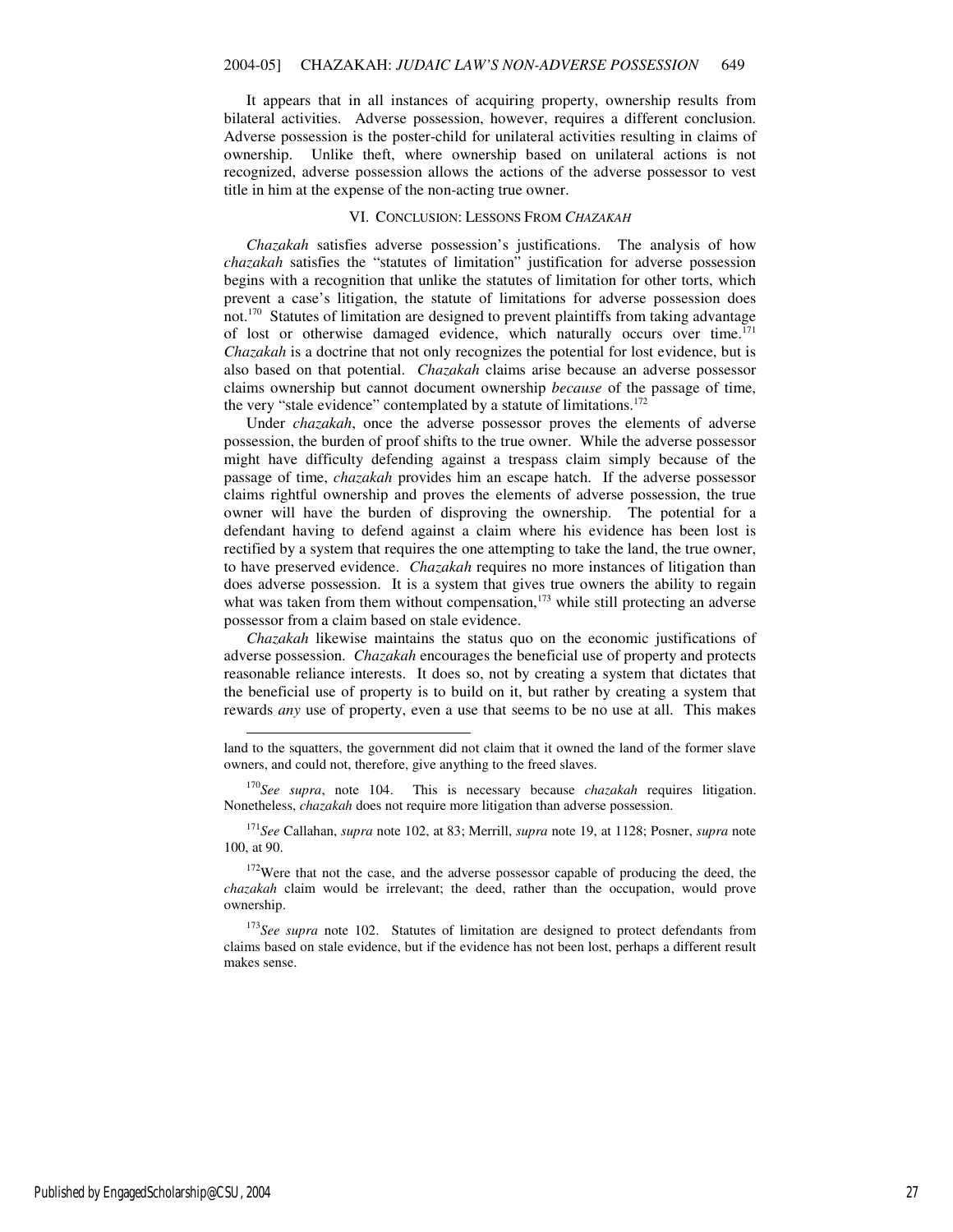economic sense; what today might be worth \$1,000 if one were to build on it, might just as well be worth \$10,000 five years from now. Imagine that *A* owns *Blackacre*, which might be worth only \$24 dollar's worth of trinkets today. It may, however, be worth many billions if not trillions of dollars many years later.<sup>174</sup> Nonetheless, it is possible that actually using the land might be beneficial and that does not go unrewarded.<sup>175</sup>

An adverse possessor under *chazakah* who uses the land does not walk away empty handed. If he proves the elements of adverse possession, he retains a presumption of ownership. An adverse possessor's work is rewarded with a presumption of ownership, but not with the rights to continue to occupy property that he stole, if that is in fact the case. *Chazakah* provides the adverse possessor with an opportunity to retain ownership, but only if he is adjudged to have a rightful claim of ownership. It does not punish a true owner for owning land but not wanting to "use" the land in the active sense.

The efficiency argument may seem to be lost in *chazakah* because there is the potential that one who buys land from an adverse possessor will be required to return it to the true owner, but that is not quite the case. The efficiency argument seems to be significantly overstated because it relies heavily upon the assumption that adverse possession creates greater predictability in the real estate market. Undoubtedly, there will be instances where one who buys land from an adverse possessor will be required to relinquish that property back to the true owner, but this is true under both adverse possession and *chazakah*. If a court were to find that the adverse possessor failed to prove one of the elements of adverse possession, then an otherwise legitimate buyer would be buying land from a trespasser rather than an owner. *Chazakah*, while creating a system that is more protective of true owners, places only the trespasser in a more costly position than he would otherwise be under adverse possession.<sup>176</sup>

Shaping one's roots to his surroundings does not create ownership, buying land does. Morality dictates that people who have claims of ownership should own land. Having merely a claim of occupation does not create ownership. But even under *chazakah*, Holmes should be satisfied. The occupier enters court with a presumption

1

<sup>&</sup>lt;sup>174</sup> According to legend, Peter Minuit bought Manhattan Island from the Manhattan Indian Tribe for trinkets worth about \$24 and the United States bought the Louisiana Purchase from France for nearly \$15 million. Britannica Concise Encyclopedia, *Minuit, Peter* (2003) *at* http://www.britannica.com/ebc/article?eu=397555 (last visited Feb. 4, 2004).

<sup>&</sup>lt;sup>175</sup>Remember that the adverse possessor in *chazakah* still leaves with a presumption of ownership.

<sup>&</sup>lt;sup>176</sup>But even under *chazakah*, the adverse possessor is not in a bad position. Assume that an adverse possessor sells land for \$1,000. If the true owner successfully proves that the adverse possessor had no ownership interest in the land under *chazakah*, the buyer would be forced to relinquish the land back to the true owner. But all is not lost for the buyer; he can still bring an action against the adverse possessor to recover his losses. Doing so does not put the adverse possessor in a worse position than before the transaction, it restores him to where he was at that point. By selling land that does not belong to him, the adverse possessor experienced a gain at the expense of the true owner. Now, equilibrium is restored: The true owner has not lost his property, the buyer has regained what he lost in buying the property, and the adverse possessor has neither gained nor lost anything, he is right where he started, a trespasser who comes into the relationship with nothing and leaves with nothing as well.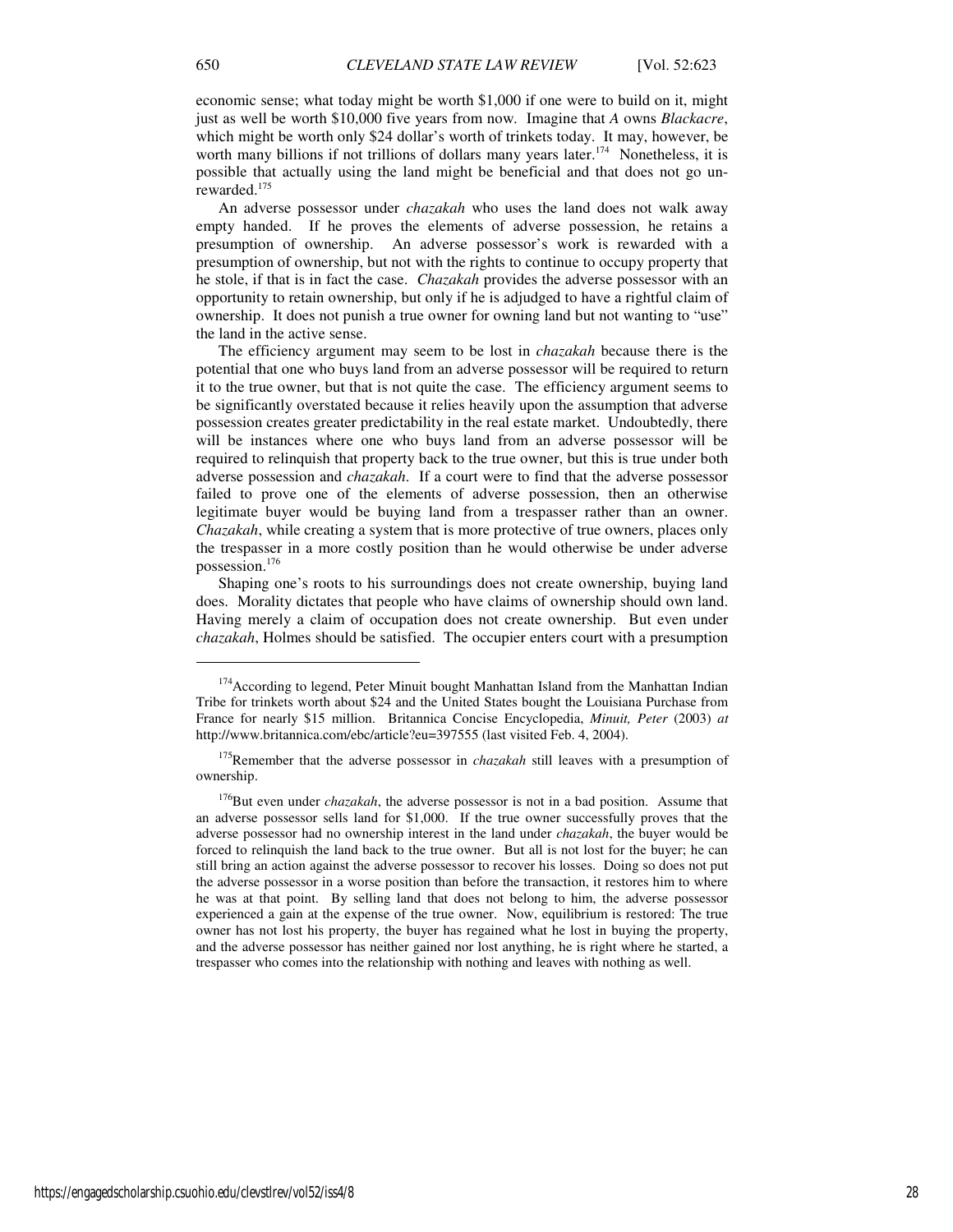of ownership, which is a presumption that must be rebutted before the occupier is asked to leave the property. Though the adverse possessor's interest might be personal rather than fungible, if he indeed bought the property or came to it in some legitimate way, he will retain his personal rights. If, however, he came to the land mistakenly or as a trespasser, *chazakah* looks at the morality of awarding ownership over the property. If a trespasser, *chazakah* dictates that the adverse possessor lose the property, if a rightful owner, *chazakah* requires his vindication.

Up to this point, it appears that *chazakah* would merely replace adverse possession with a doctrine that is only slightly different, perhaps only by changing its focus. Nonetheless, *chazakah* really provides much more than that. Not only does *chazakah* maintain adverse possession's justifications, but it also remedies adverse possession's shortcomings. *Chazakah* should be accepted because it provides an institution that is less costly and fairer than adverse possession.

The most important feature of *chazakah* is that it evidences a transaction and ownership; it is *not* the transaction itself. *Chazakah*, therefore, does not have the necessary costs or fairness issues that plague adverse possession. Forcing adverse possession to resemble *chazakah*, forces adverse possession to recognize bilateral actions as effectuating transfer. This pushes adverse possession to fall in line with all other methods of land transfer.

For a true owner to successfully defend against an adverse possession claim under *chazakah*, he can attack the adverse possessor on two fronts. First, he can attack the elements of adverse possession; by disproving any one of those elements, the true owner retains ownership over his property.<sup>177</sup> Alternatively, the true owner could attack the claim of ownership itself. The true owner would be just as successful in retaining ownership over his property by proving that the adverse possessor never bought the land in the first place, as he would be by disproving any of the elements of adverse possession. The result of this two-tiered system is that the costs of adverse possession are reduced, if not completely removed.<sup>178</sup> Were a true owner permitted to retain ownership in light of an adverse possession claim by merely proving that no transaction divesting him of his property occurred, he would be less inclined to prevent others from using his otherwise unused portion of his property. The costs that currently plague adverse possession would cease to exist in the *chazakah* framework.

Unlike adverse possession, which views the adverse possessor as a trespasser turned owner, *chazakah* views the adverse possessor as a true owner. A system that rewards someone for buying property and using his possession as proof of such purchase is far more palatable than a system that rewards a trespasser who just

j

<sup>&</sup>lt;sup>177</sup>This would work much the same way that the adverse possession doctrine currently works.

<sup>&</sup>lt;sup>178</sup>Surely, the true owner who fears that he will be hauled into court in a suit to quiet title *could* monitor his land, but he is no longer required to in order to prevail. In that case, the owner who monitor's his land does so voluntarily, rather than as a mechanism to keep his property. He would be akin to the homeowner who installs a security system; he is not required to do so to keep his home, but he does so to voluntarily protect his interests. The true owner could, instead, keep good records of his ownership and the taxes he has paid on the property. Should he be forced to defend himself in an action to quiet title, or litigate a trespass suit against an adverse possession defense for that matter, he could provide his records of ownership as proof of that no transaction took place.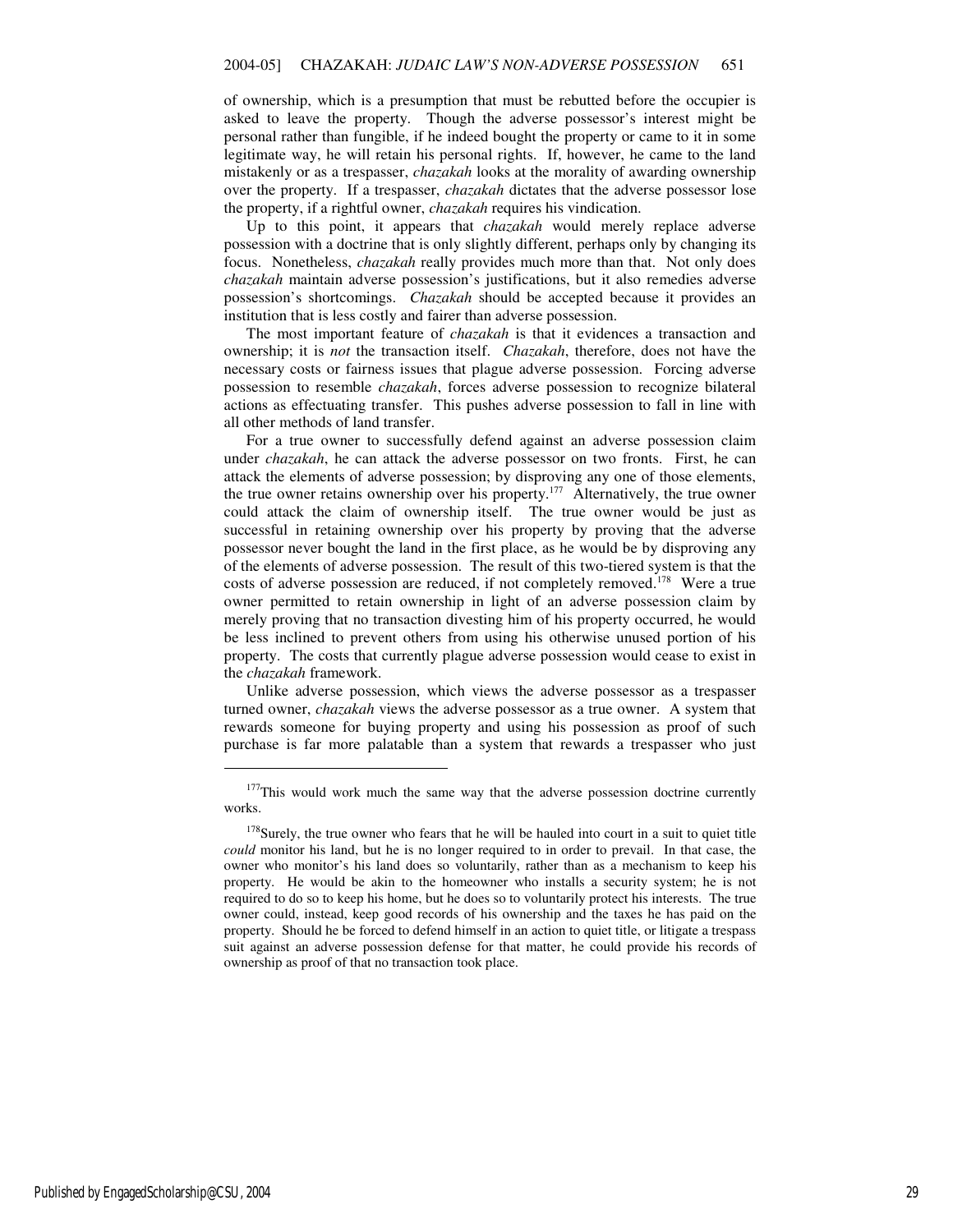avoided being caught in time for the true owner to bring a claim. Under *chazakah*, courts would be expected to weigh the adverse possessor's claim that he bought the land but lost the deed, against the true owner's claim that no such sale took place. Courts would look at the elements of adverse possession only as evidence that such a transaction took place. If the adverse possessor proves the elements of adverse possession, he gains a presumption of ownership to be rebutted by the true owner. Clearly, this puts the true owner in a better position than under the current system of adverse possession. Rather than simply losing his property because the adverse possessor satisfactorily proves the elements, the true owner still has the ability to retain ownership if he can prove that no sale took place. Ruling against the true owner suggests that a transaction *did* take place. There is no question that if a transaction took place, it is not *unfair* for the adverse possessor to be deemed the true owner.

A system that is fairer for the true owner must be less fair for the adverse possessor. Nonetheless, while the adverse possessor would be forced to do more than just prove the elements of adverse possession, he would not be required to prove his ownership. The rebuttable presumption of *chazakah* shifts the burden of proof to the true owner to disprove the adverse possessor's ownership. If, in fact, no transaction occurred, the adverse possessor is no worse off than when he was a trespasser. If, however, the true owner fails to prove that a transaction did not occur, the adverse possessor is neither better nor worse off than under adverse possession.

Finally, if *chazakah* were to replace adverse possession, adverse possession would resemble other land transfers. Unlike a doctrine that allows a transfer simply based on the actions of one party, proving the elements of adverse possession in light of *chazakah* proves that a bilateral transaction occurred. Where adverse possession currently leaves us grasping for the other half of the transaction, *chazakah* provides that other half. Viewing the elements of adverse possession as proof of a transaction, assumes a bilateral transfer; it assumes that there was a "seller" or a "donor," not just a trespasser.

Where adverse possession fails, *chazakah* thrives. By taking the elements of adverse possession and looking at them not as a means of acquiring ownership, but rather as creating a presumption of ownership, *chazakah* provides an opportunity to overhaul a system that is riddled with criticism. *Chazakah* takes the benefits of the current adverse possession doctrine while simultaneously reducing the areas of criticism. It is a system that values land ownership and the productive use of that land. It does not, however, reward trespassers for being productive users. Under *chazakah*, Robert Frost's horseman should, as Frost suggested, continue on his journey back to the village. His nephew will not inherit the forest, the horseman's productivity notwithstanding. The uncle never had a legitimate claim to the property, so the nephew has no claim to the property.

Though adverse possession would likely reward the nephew for the toil of his uncle, *chazakah* would do no such thing. Rather than simply looking at the facts on the ground, i.e., who is on the property, who has been on the property, and how the property has been used, *chazakah* attempts to get to the truth of the ownership dilemma. It rewards property to rightful owners, those who have bought it, even if they cannot prove it, rather than those who look at seemingly unused property as an opportunity to enrich themselves, not caring who loses in the process. The horseman had no rightful claim to the forest so his nephew has no claim to the forest. The